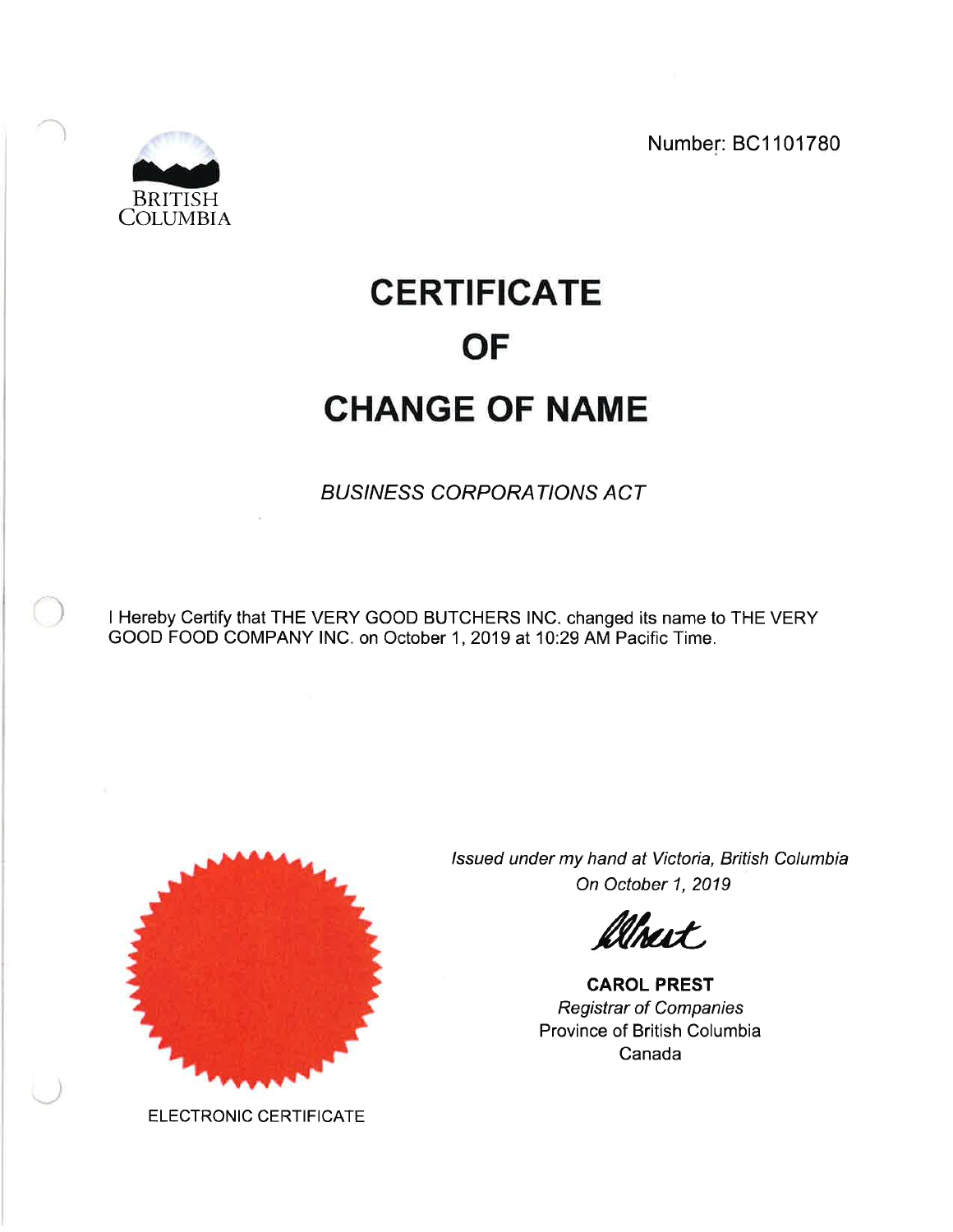Number: BC1101780



# **CERTIFICATE OF INCORPORATION**

**BUSINESS CORPORATIONS ACT** 

I Hereby Certify that THE VERY GOOD BUTCHERS INC. was incorporated under the Business Corporations Act on December 27, 2016 at 12:40 PM Pacific Time.



Issued under my hand at Victoria, British Columbia On December 27, 2016

Thart.

**CAROL PREST Registrar of Companies** Province of British Columbia Canada

ELECTRONIC CERTIFICATE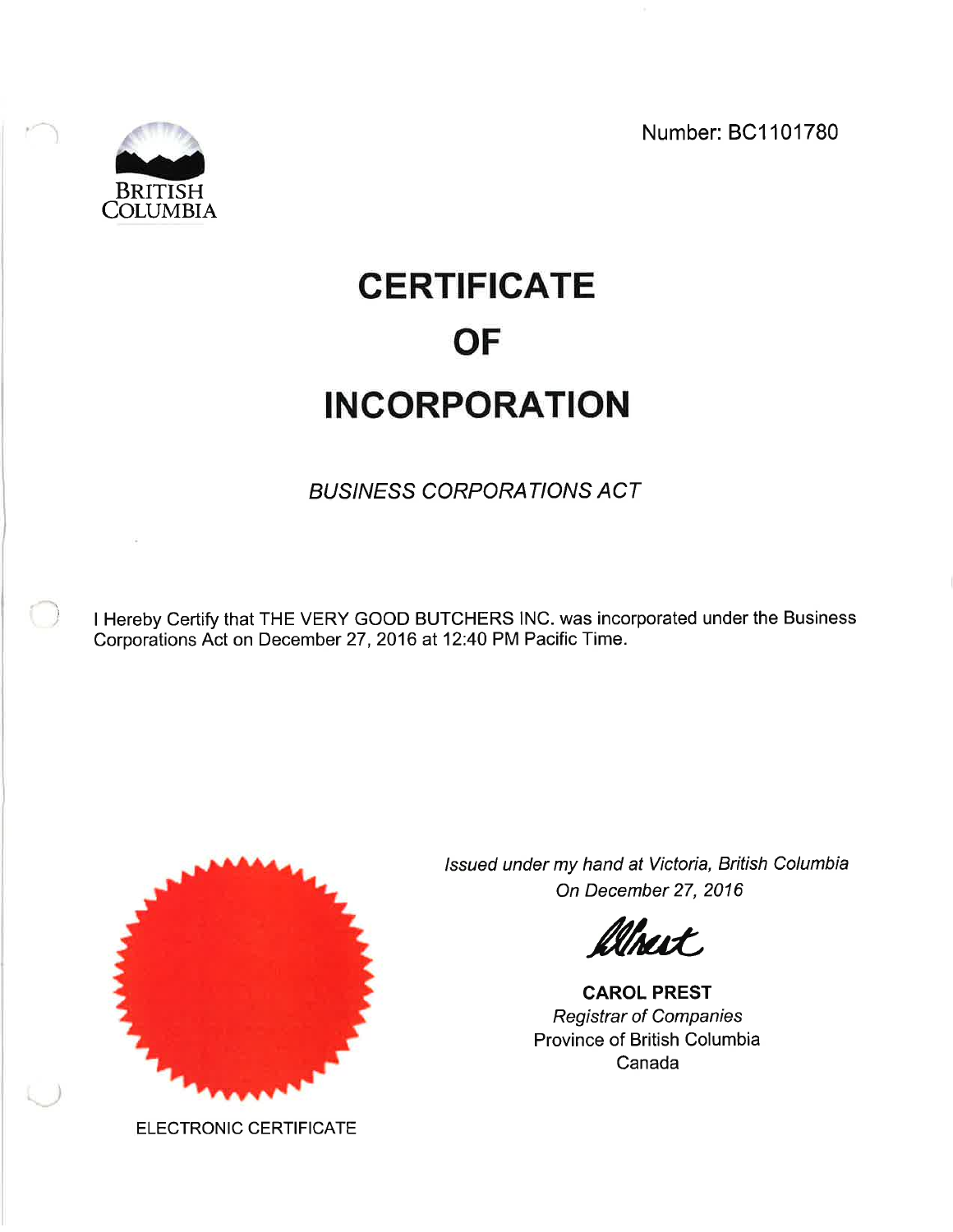

Mailing Address: PO Box 9431 Stn Prov Govt Victoria BC V8W 9V3 [www.corporateonline.gov.bc.ca](http://www.corporateonline.gov.bc.ca)

Location: 2nd Floor - 940 Blanshard Street Victoria BC 1 877 526-1526

# **Notice of Articles**

BUSINESS CORPORATIONS ACT

This Notice of Articles was issued by the Registrar on: October 11, 2021 02:45 PM Pacific Time

Incorporation Number: **BC1101780**

Recognition Date and Time: Incorporated on December 27, 2016 12:40 PM Pacific Time

# **NOTICE OF ARTICLES**

### **Name of Company:**

THE VERY GOOD FOOD COMPANY INC.

### **REGISTERED OFFICE INFORMATION**

**Mailing Address:** 800 - 885 WEST GEORGIA STREET VANCOUVER BC V6C 3H1 CANADA

#### **Delivery Address:** 800 - 885 WEST GEORGIA STREET VANCOUVER BC V6C 3H1 CANADA

### **RECORDS OFFICE INFORMATION**

#### **Mailing Address:**

800 - 885 WEST GEORGIA STREET VANCOUVER BC V6C 3H1 CANADA

#### **Delivery Address:**

800 - 885 WEST GEORGIA STREET VANCOUVER BC V6C 3H1 CANADA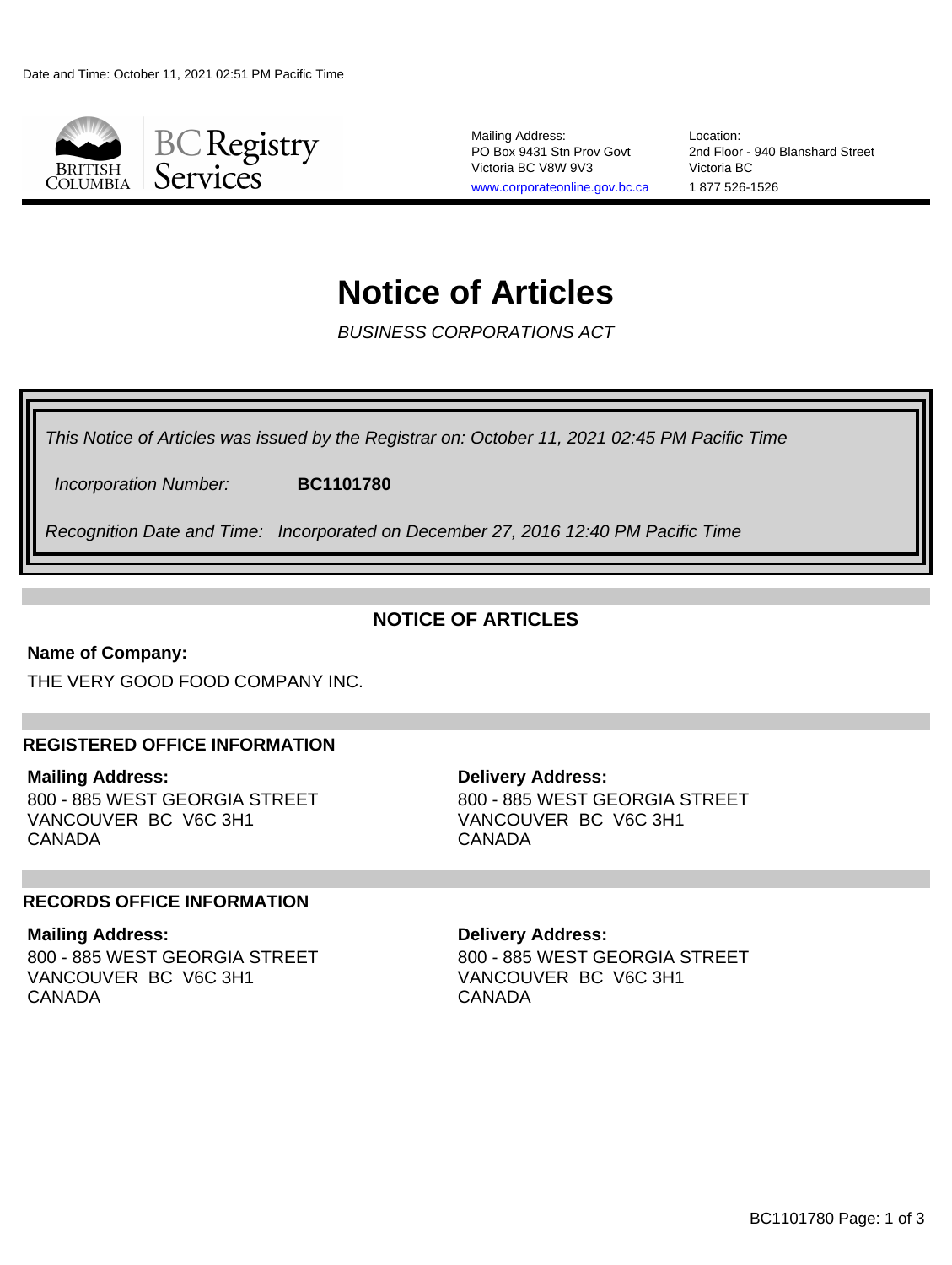#### **DIRECTOR INFORMATION**

**Last Name, First Name, Middle Name:** Steinbach, Justin

**Mailing Address:** 2748 RUPERT STREET VANCOUVER BC V5M 3T7 CANADA

**Last Name, First Name, Middle Name:** Salem, Dela

**Mailing Address:** 2748 RUPERT STREET VANCOUVER BC V5M 3T7 CANADA

**Last Name, First Name, Middle Name:** SCOTT, MITCHELL ANDREW

**Mailing Address:** 2748 RUPERT STREET VANCOUVER BC V5M 3T7 CANADA

**Last Name, First Name, Middle Name:** DAVISON, JAMES

#### **Mailing Address:**

2748 RUPERT STREET VANCOUVER BC V5M 3T7 CANADA

**Last Name, First Name, Middle Name:**

Tolany, William P.

#### **Mailing Address:**

2748 RUPERT STREET VANCOUVER BC V5M 3T7 CANADA

**Delivery Address:**

**Delivery Address:** 2748 RUPERT STREET VANCOUVER BC V5M 3T7

**CANADA** 

2748 RUPERT STREET VANCOUVER BC V5M 3T7 CANADA

**Last Name, First Name, Middle Name:** Silva, Ana

**Mailing Address:** 2748 RUPERT STREET VANCOUVER BC V5M 3T7 CANADA

**Delivery Address:**

2748 RUPERT STREET VANCOUVER BC V5M 3T7 CANADA

**Delivery Address:** 2748 RUPERT STREET VANCOUVER BC V5M 3T7

CANADA

**Delivery Address:** 2748 RUPERT STREET VANCOUVER BC V5M 3T7

**CANADA** 

**Delivery Address:** 2748 RUPERT STREET VANCOUVER BC V5M 3T7 CANADA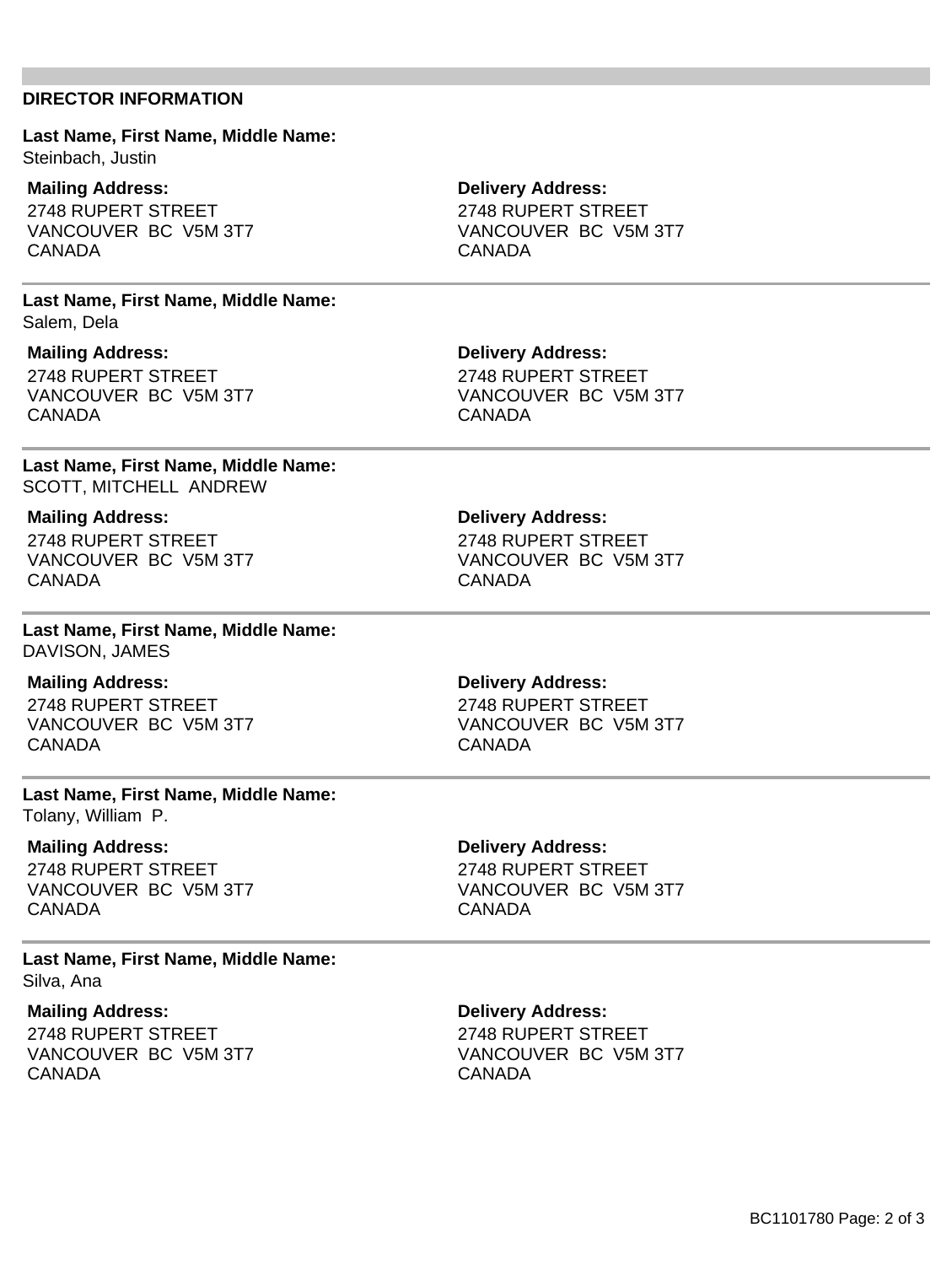### **RESOLUTION DATES:**

Date(s) of Resolution(s) or Court Order(s) attaching or altering Special Rights and Restrictions attached to a class or a series of shares:

> August 8, 2017 February 19, 2018 July 20, 2018 July 29, 2019

| <b>AUTHORIZED SHARE STRUCTURE</b> |                      |                                                           |  |
|-----------------------------------|----------------------|-----------------------------------------------------------|--|
| No Maximum                        | <b>Common Shares</b> | <b>Without Par Value</b>                                  |  |
|                                   |                      | Without Special Rights or<br><b>Restrictions attached</b> |  |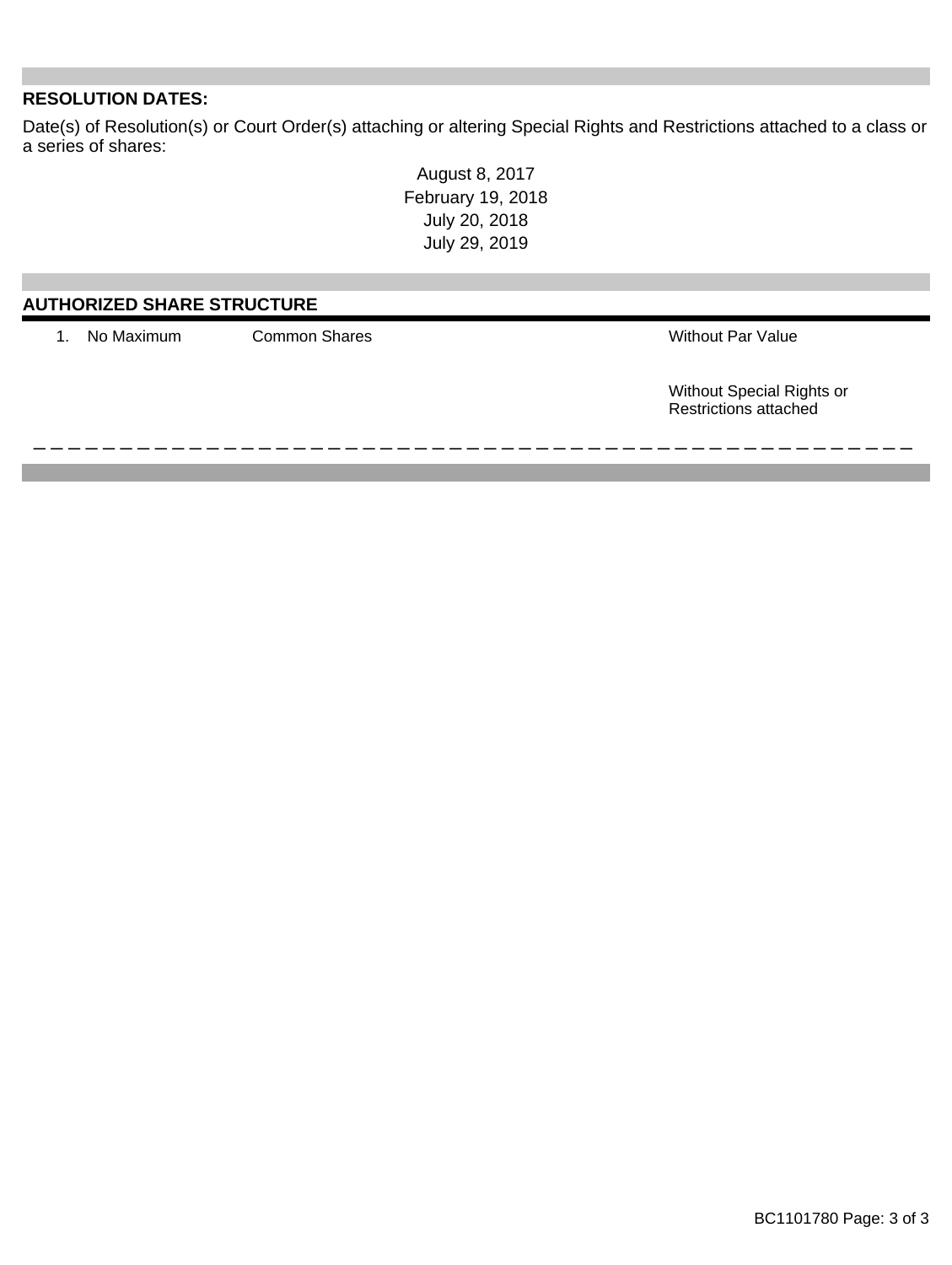**Incorporation Number BC1101780**

**Translation of Name (if any)** 

# **PROVINCE OF BRITISH COLUMBIA**

*BUSINESS CORPORATIONS ACT*

# **ARTICLES**

# **OF**

# **THE VERY GOOD FOOD COMPANY INC.**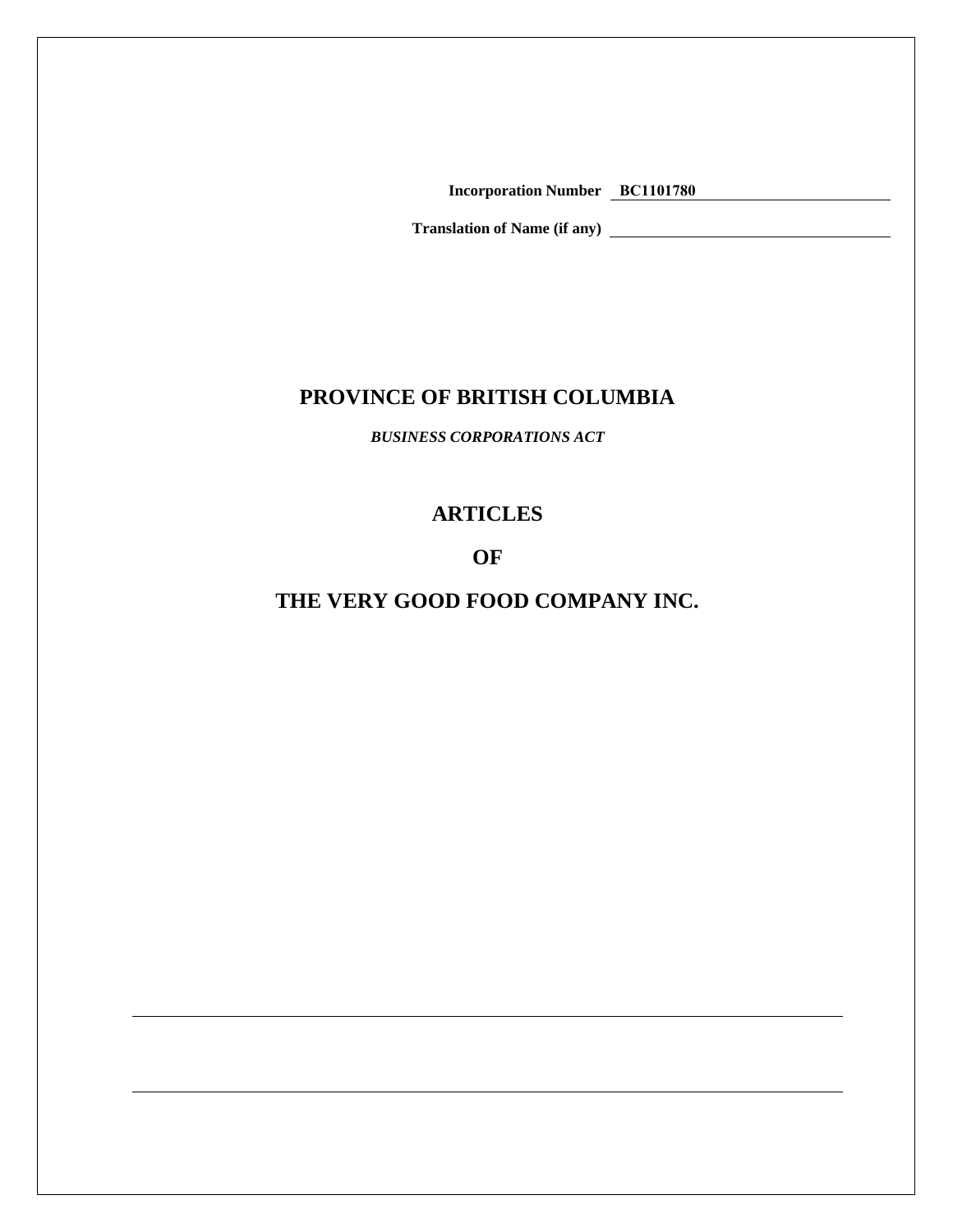#### **PROVINCE OF BRITISH COLUMBIA**

#### *BUSINESS CORPORATIONS ACT*

#### **ARTICLES OF THE VERY GOOD FOOD COMPANY INC. (the "Company")**

**Incorporation Number \_\_BC1101780\_\_**

**Translation of Name (if any)** 

#### **PART 1 INTERPRETATION**

<span id="page-6-2"></span><span id="page-6-1"></span>**1.1 Definitions**. Without limiting Article [1.2,](#page-6-0) in these articles, unless the context requires otherwise:

"adjourned meeting" means the meeting to which a meeting is adjourned under Articles [11.8](#page-14-0) or [11.12;](#page-14-1)

"board", "board of directors" and "directors" mean the directors or sole director of the Company for the time being and include a committee or other delegate, direct or indirect, of the directors or director;

"*Business Corporations Act*" means the *Business Corporations Act*, S.B.C. 2002, c.57 as amended, restated or replaced from time to time, and includes its regulations;

"*Interpretation Act*" means the *Interpretation Act*, R.S.B.C. 1996, c. 238;

"legal personal representative" means the personal or other legal representative of the shareholder; and

"seal" means the seal of the Company, if any.

<span id="page-6-3"></span><span id="page-6-0"></span>**1.2** *Business Corporations Act* **Definitions Apply**. The definitions in the *Business Corporations Act* apply to these articles.

**1.3** *Interpretation Act* **Applies**. The *Interpretation Act* applies to the interpretation of these articles as if these articles were an enactment.

<span id="page-6-4"></span>**1.4 Conflict in Definitions**. If there is a conflict between a definition in the *Business Corporations Act* and a definition or rule in the *Interpretation Act* relating to a term used in these articles, the definition in the *Business Corporations Act* will prevail in relation to the use of the term in these articles.

<span id="page-6-5"></span>**1.5 Conflict Between Articles and Legislation**. If there is a conflict between these articles and the *Business Corporations Act*, the *Business Corporations Act* will prevail.

#### **PART 2 SHARES AND SHARE CERTIFICATES**

<span id="page-6-7"></span><span id="page-6-6"></span>**2.1 Authorized Share Structure**. The authorized share structure of the Company consists of shares of the class or classes and series, if any, described in the Notice of Articles of the Company.

<span id="page-6-8"></span>**2.2 Form of Share Certificate**. Each share certificate issued by the Company must comply with, and be signed as required by, the *Business Corporations Act*.

<span id="page-6-9"></span>**2.3 Right to Share Certificate or Acknowledgement**. Unless shares are uncertificated, each shareholder is entitled, without charge, to: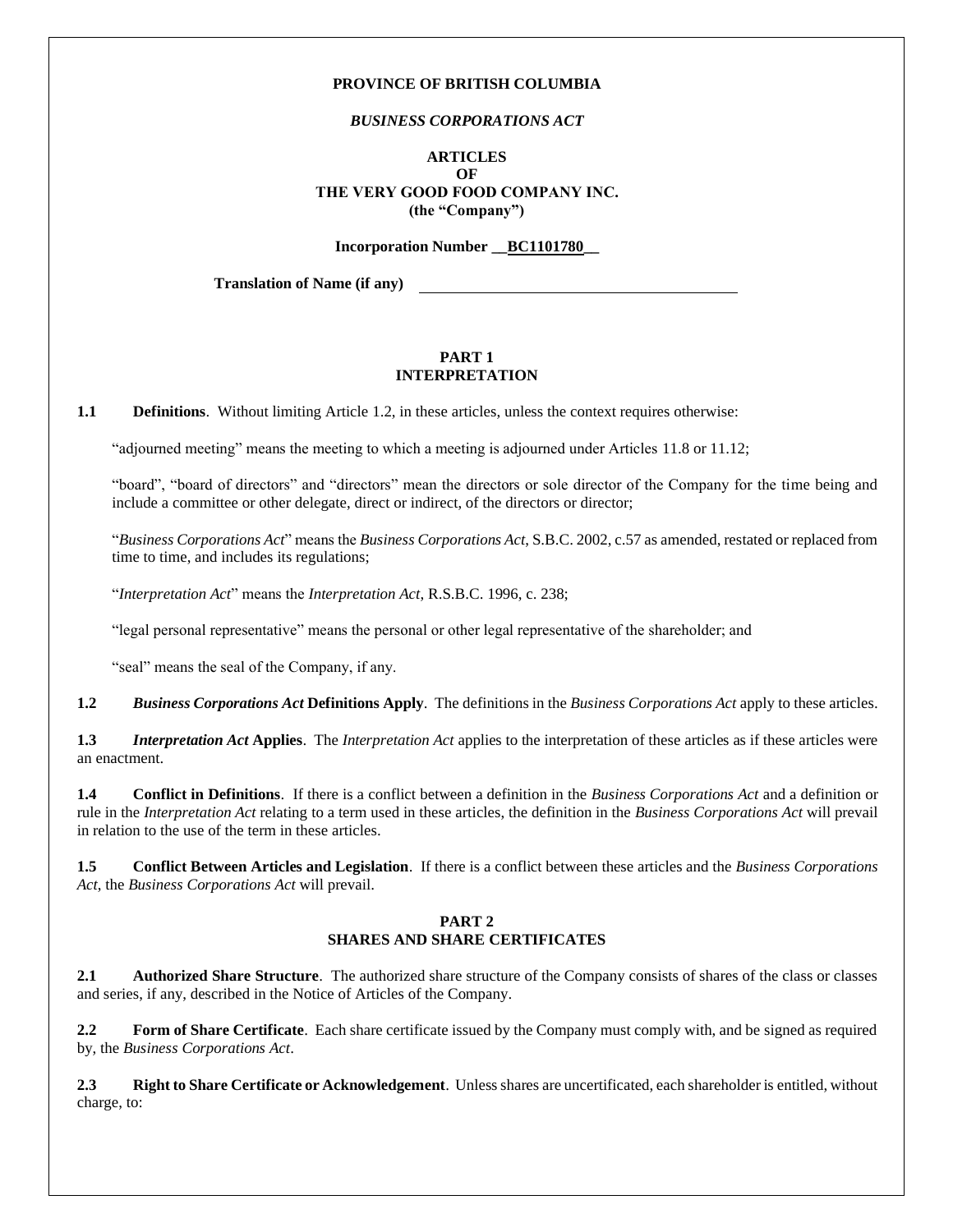- (a) one certificate representing the share or shares of each class or series of shares registered in the shareholder's name; or
- (b) a non-transferable written acknowledgment of the shareholder's right to obtain such a share certificate,

provided that in respect of a share held jointly by several persons, the Company is not bound to issue more than one share certificate or acknowledgement and delivery of a share certificate or acknowledgment for a share to one of several joint shareholders or to one of the shareholder's duly authorized agents will be sufficient delivery to all. The Company may refuse to register more than three persons as joint holders of a share.

<span id="page-7-3"></span>**2.4 Sending of Share Certificate**. Any share certificate or non-transferable written acknowledgment of the shareholder's right to obtain such a share certificate to which a shareholder is entitled may be sent to the shareholder by mail at the shareholder's registered address, and neither the Company nor any agent is liable for any loss to the shareholder because the share certificate or acknowledgment sent is lost in the mail or stolen.

<span id="page-7-0"></span>**2.5 Replacement of Worn Out or Defaced Certificate**. If the board of directors, or any officer or agent designated by the directors, is satisfied that a share certificate is worn out or defaced, they must, on production to them of the certificate and on such other terms, if any, as they think fit:

- (a) order the certificate to be cancelled; and
- (b) issue a replacement share certificate.

<span id="page-7-1"></span>**2.6 Replacement of Lost, Stolen or Destroyed Certificate**. If a share certificate is lost, stolen or destroyed, a replacement share certificate must be issued to the person entitled to that certificate if the board of directors, or any officer or agent designated by the directors, receives:

- (a) proof satisfactory to them that the certificate is lost, stolen or destroyed; and
- (b) any indemnity the board of directors, or any officer or agent designated by the directors, considers adequate.

<span id="page-7-2"></span>**2.7 Splitting Share Certificates**. If a shareholder surrenders a share certificate to the Company with a written request that the Company issue in the shareholder's name two or more certificates, each representing a specified number of shares and in the aggregate representing the same number of shares as the certificate so surrendered, the Company must cancel the surrendered certificate and issue replacement share certificates in accordance with that request. The Company may refuse to issue a certificate with respect to a fraction of a share.

<span id="page-7-4"></span>**2.8 Certificate Fee**. There must be paid to the Company, in relation to the issue of any share certificate under Articles [2.5,](#page-7-0) [2.6](#page-7-1) or [2.7,](#page-7-2) the amount, if any and which must not exceed the amount prescribed under the *Business Corporations Act*, determined by the directors.

<span id="page-7-5"></span>**2.9 Recognition of Trusts**. Except as required by law or statute or these Articles, no person will be recognized by the Company as holding any share upon any trust, and the Company is not bound by or compelled in any way to recognize (even when having notice thereof) any equitable, contingent, future or partial interest in any share or fraction of a share or (except as by law or statute or these Articles provided or as ordered by a court of competent jurisdiction) any other rights in respect of any share except an absolute right to the entirety thereof in the shareholder.

### <span id="page-7-6"></span>**2.10 Shares May be Uncertificated**

Notwithstanding any other provisions of this Part, the directors may, by resolution, provide that:

- (a) the shares of any or all of the classes and series of the Company's shares may be uncertificated shares; or
- (b) any specified shares may be uncertificated shares.

#### <span id="page-7-7"></span>**2.11 Direct Registration System**

Share certificates may be held in "book-entry" form under a direct registration system and such shares may be transferred electronically.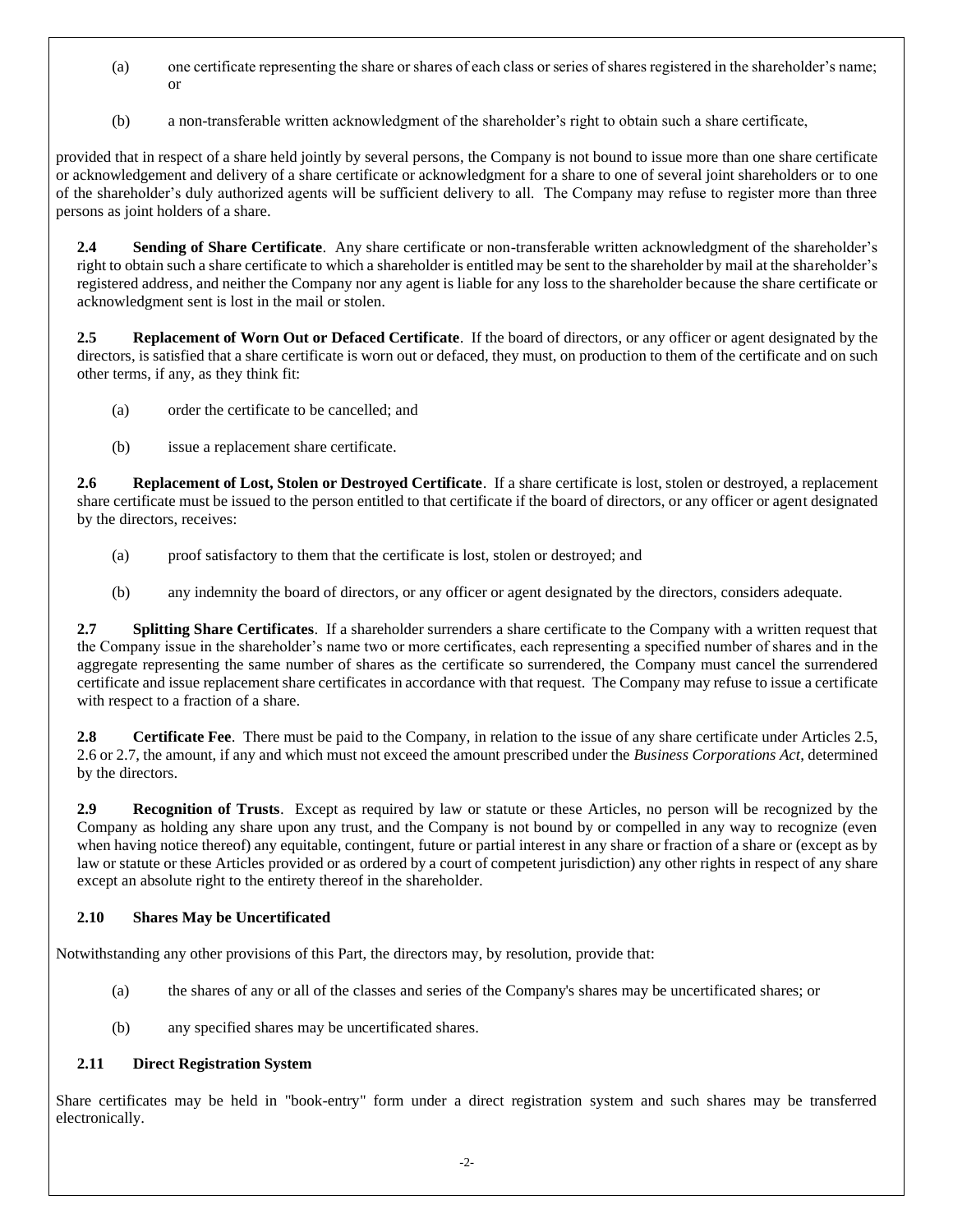#### **PART 3 ISSUE OF SHARES**

<span id="page-8-1"></span><span id="page-8-0"></span>**3.1 Directors Authorized to Issue Shares**. Subject to the *Business Corporations Act* and the rights of the holders of issued shares of the Company, the directors may issue, allot, sell or otherwise dispose of the unissued shares, and previously issued shares that are subject to reissuance or held by the Company, whether with par value or without par value, at the times, to the persons, including directors, in the manner, on the terms and conditions and for the issue prices (including any premium at which shares may be issued) that the directors, in their absolute discretion, may determine. The issue price for a share with par value must be equal to or greater than the par value of the share.

<span id="page-8-2"></span>**3.2 Commissions and Discounts**. The directors may, at any time, authorize the Company to pay a reasonable commission or allow a reasonable discount to any person in consideration of that person purchasing or agreeing to purchase shares of the Company from the Company or any other person or procuring or agreeing to procure purchasers for shares of the Company.

<span id="page-8-3"></span>**3.3 Brokerage**. The directors may authorize the Company to pay such brokerage fee or other consideration as may be lawful for or in connection with the sale or placement of its securities.

<span id="page-8-4"></span>**3.4 Conditions of Issue**. Except as provided for by the *Business Corporations Act*, no share may be issued until it is fully paid. A share is fully paid when:

- (a) consideration is provided to the Company for the issue of the share by one or more of the following:
	- (i) past services performed for the Company;
	- (ii) property; or
	- (iii) money; and
- (b) the value of the consideration received by the Company equals or exceeds the issue price set for the share under Article [3.1.](#page-8-0)

<span id="page-8-5"></span>**3.5 Warrants, Options and Rights**. Subject to the *Business Corporations Act*, the Company may issue warrants, options and rights upon such terms and conditions as the directors determine, which warrants, options and rights may be issued alone or in conjunction with debentures, debenture stock, bonds, shares or any other securities issued or created by the Company from time to time.

<span id="page-8-6"></span>**3.6 Fractional Shares**. A person holding a fractional share does not have, in relation to the fractional share, the rights of a shareholder in proportion to the fraction of the share held.

#### **PART 4 SHARE REGISTERS**

<span id="page-8-8"></span><span id="page-8-7"></span>**4.1 Central Securities Register**. As required by and subject to the *Business Corporations Act*, the Company must maintain in British Columbia a central securities register.

<span id="page-8-10"></span><span id="page-8-9"></span>**4.2 Branch Registers**. In addition to the central securities register, the Company may maintain branch securities registers.

**4.3 Appointment of Agents**. The directors may, subject to the *Business Corporations Act*, appoint an agent to maintain the central securities register and any branch securities registers. The directors may also appoint one or more agents, including the agent which keeps the central securities register, as transfer agent for its shares or any class or series of its shares, as the case may be, and the same or another agent as registrar for its shares or such class or series of its shares, as the case may be. The directors may terminate such appointment of any agent at any time and may appoint another agent in its place.

<span id="page-8-11"></span>**4.4 Closing Register**. The Company must not at any time close its central securities register.

#### **PART 5 SHARE TRANSFERS**

<span id="page-8-13"></span><span id="page-8-12"></span>**5.1 Recording or Registering Transfer**. Except to the extent that the *Business Corporations Act* otherwise provides, a transfer of a share of the Company must not be recorded or registered unless: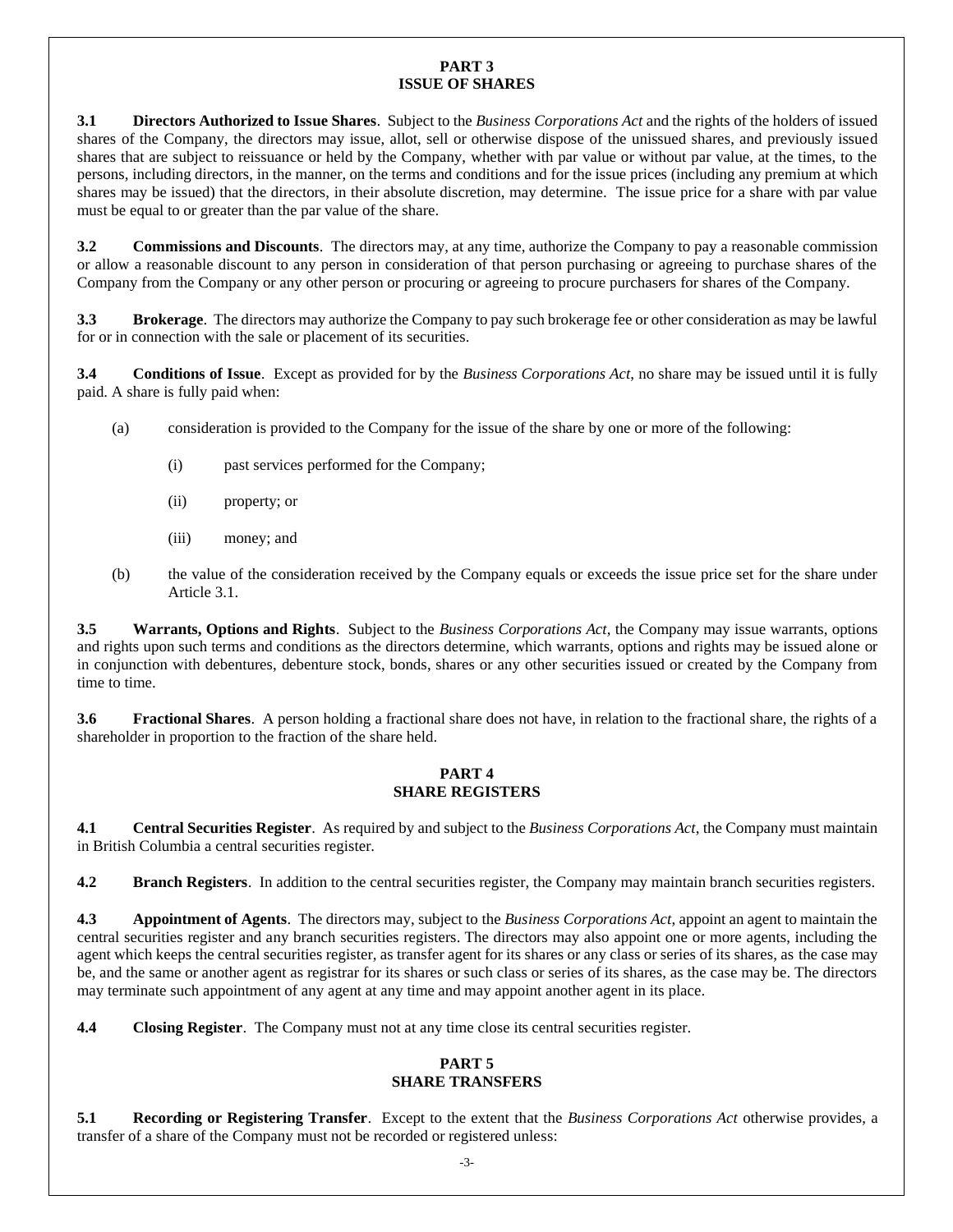- (a) a duly signed instrument of transfer in respect of the share has been received by the Company;
- (b) if a share certificate has been issued by the Company in respect of the share to be transferred, that share certificate has been surrendered to the Company; and
- (c) if a non-transferable written acknowledgment of the shareholder's right to obtain a share certificate has been issued by the Company in respect of the share to be transferred, that acknowledgment has been surrendered to the Company.

<span id="page-9-0"></span>**5.2 Form of Instrument of Transfer**. The instrument of transfer in respect of any share of the Company must be either in the form, if any, on the back of the Company's share certificates or in any other form that may be approved by the directors from time to time.

<span id="page-9-1"></span>**5.3 Transferor Remains Shareholder**. Except to the extent that the *Business Corporations Act* otherwise provides, the transferor of shares is deemed to remain the holder of the shares until the name of the transferee is entered in a securities register of the Company in respect of the transfer.

<span id="page-9-2"></span>**5.4 Signing of Instrument of Transfer**. If a shareholder, or his or her duly authorized attorney, signs an instrument of transfer in respect of shares registered in the name of the shareholder, the signed instrument of transfer constitutes a complete and sufficient authority to the Company and its directors, officers and agents to register the number of shares specified in the instrument of transfer, or, if no number is specified, all the shares represented by share certificates deposited with the instrument of transfer:

- (a) in the name of the person named as transferee in that instrument of transfer; or
- (b) if no person is named as transferee in that instrument of transfer, in the name of the person on whose behalf the share certificate is deposited for the purpose of having the transfer registered.

<span id="page-9-3"></span>**5.5 Enquiry as to Title Not Required**. Neither the Company nor any director, officer or agent of the Company is bound to inquire into the title of the person named in the instrument of transfer as transferee or, if no person is named as transferee in the instrument of transfer, of the person on whose behalf the instrument is deposited for the purpose of having the transfer registered or is liable for any claim related to registering the transfer by the shareholder or by any intermediate owner or holder of the shares, of any interest in the shares, of any share certificate representing such shares or of any written acknowledgment of a right to obtain a share certificate for such shares.

<span id="page-9-4"></span>**5.6 Transfer Fee**. There must be paid to the Company, in relation to the registration of any transfer, the amount determined by the directors.

#### **PART 6 TRANSMISSION OF SHARES**

<span id="page-9-6"></span><span id="page-9-5"></span>**6.1 Legal Personal Representative Recognized on Death**. In the case of the death of a shareholder, the legal personal representative, or if the shareholder was a joint holder, the surviving joint holder, will be the only person recognized by the Company as having any title to the shareholder's interest in the shares. Before recognizing a person as a legal personal representative, the directors may require proof of appointment by a court of competent jurisdiction, a grant of letters probate, letters of administration or such other evidence or documents as the directors consider appropriate.

<span id="page-9-7"></span>**6.2 Rights of Legal Personal Representative**. The legal personal representative has the same rights, privileges and obligations that attach to the shares held by the shareholder, including the right to transfer the shares in accordance with these Articles, provided the documents required by the *Business Corporations Act* and the directors have been deposited with the Company.

#### **PART 7 PURCHASE OF SHARES**

<span id="page-9-9"></span><span id="page-9-8"></span>**7.1 Company Authorized to Purchase Shares**. Subject to the special rights and restrictions attached to any class or series of shares and the *Business Corporations Act*, the Company may, if authorized by the directors, purchase or otherwise acquire any of its shares at the price and on the terms specified in such resolution.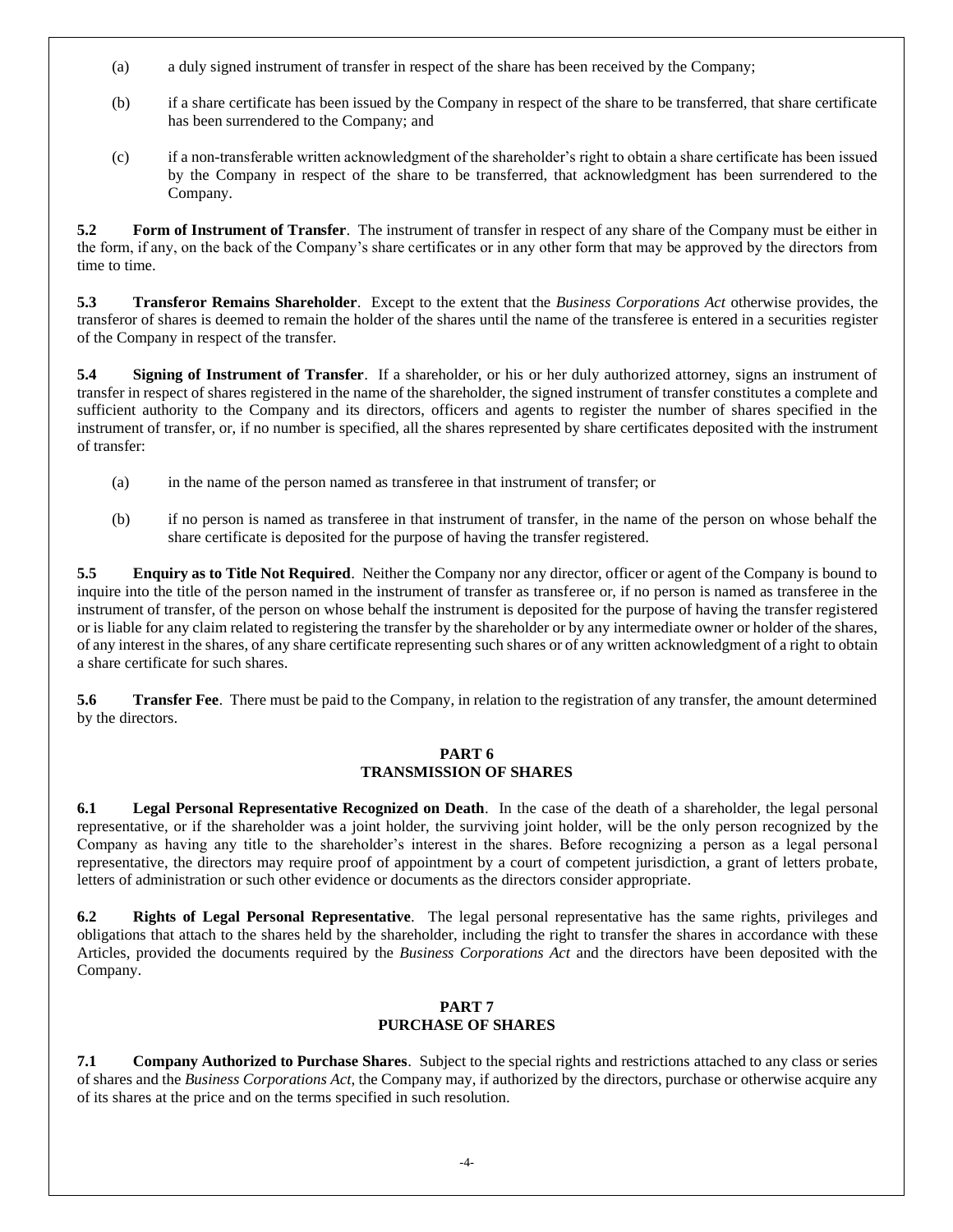<span id="page-10-0"></span>**7.2 Purchase When Insolvent**. The Company must not make a payment or provide any other consideration to purchase or otherwise acquire any of its shares if there are reasonable grounds for believing that:

- (a) the Company is insolvent; or
- (b) making the payment or providing the consideration would render the Company insolvent.

<span id="page-10-1"></span>**7.3 Sale and Voting of Purchased Shares**. If the Company retains a share redeemed, purchased or otherwise acquired by it, the Company may sell, gift or otherwise dispose of the share, but, while such share is held by the Company, it:

- (a) is not entitled to vote the share at a meeting of its shareholders;
- (b) must not pay a dividend in respect of the share; and
- (c) must not make any other distribution in respect of the share.

#### **PART 8 BORROWING POWERS**

<span id="page-10-3"></span><span id="page-10-2"></span>**8.1 Powers of Directors**. The Company, if authorized by the directors, may from time to time:

- (a) borrow money in the manner and amount, on the security, from the sources and on the terms and conditions that the directors consider appropriate;
- (b) issue bonds, debentures and other debt obligations either outright or as security for any liability or obligation of the Company or any other person;
- (c) guarantee the repayment of money by any other person or the performance of any obligation of any other person; and
- (d) mortgage or charge, whether by way of specific or floating charge, or give other security on the whole or any part of the present and future undertaking of the Company.

<span id="page-10-4"></span>**8.2 Terms of Debt Instruments**. Any bonds, debentures or other debt obligations of the Company may be issued at a discount, premium or otherwise, and with any special privileges on the redemption, surrender, drawing, allotment of or conversion into or exchange for shares or other securities, attending and voting at general meetings of the Company, appointment of directors or otherwise, and may by their terms be assignable free from any equities between the Company and the person to whom they were issued or any subsequent holder, all as the directors may determine.

<span id="page-10-5"></span>**8.3 Delegation by Directors**. For greater certainty, the powers of the directors under this Part 8 may be exercised by a committee or other delegate, direct or indirect, of the board authorized to exercise such powers.

#### **PART 9 ALTERATIONS**

<span id="page-10-7"></span><span id="page-10-6"></span>**9.1 Change in Authorized Share Structure by Shareholders**. Subject to the special rights and restrictions attached to any class or series of shares from time to time, the shareholders may from time to time, by ordinary resolution, authorize the Company to effect a change to the authorized share structure of the Company and to the Notice of Articles and these Articles where applicable, to:

- (a) create one or more classes of shares;
- (b) increase, reduce or eliminate the maximum number of shares that the Company is authorized to issue out of any class or series of shares;
- (c) if the Company is authorized to issue shares of a class of shares with par value,
	- (i) subject to section 74 of the Business Corporations Act, decrease the par value of those shares;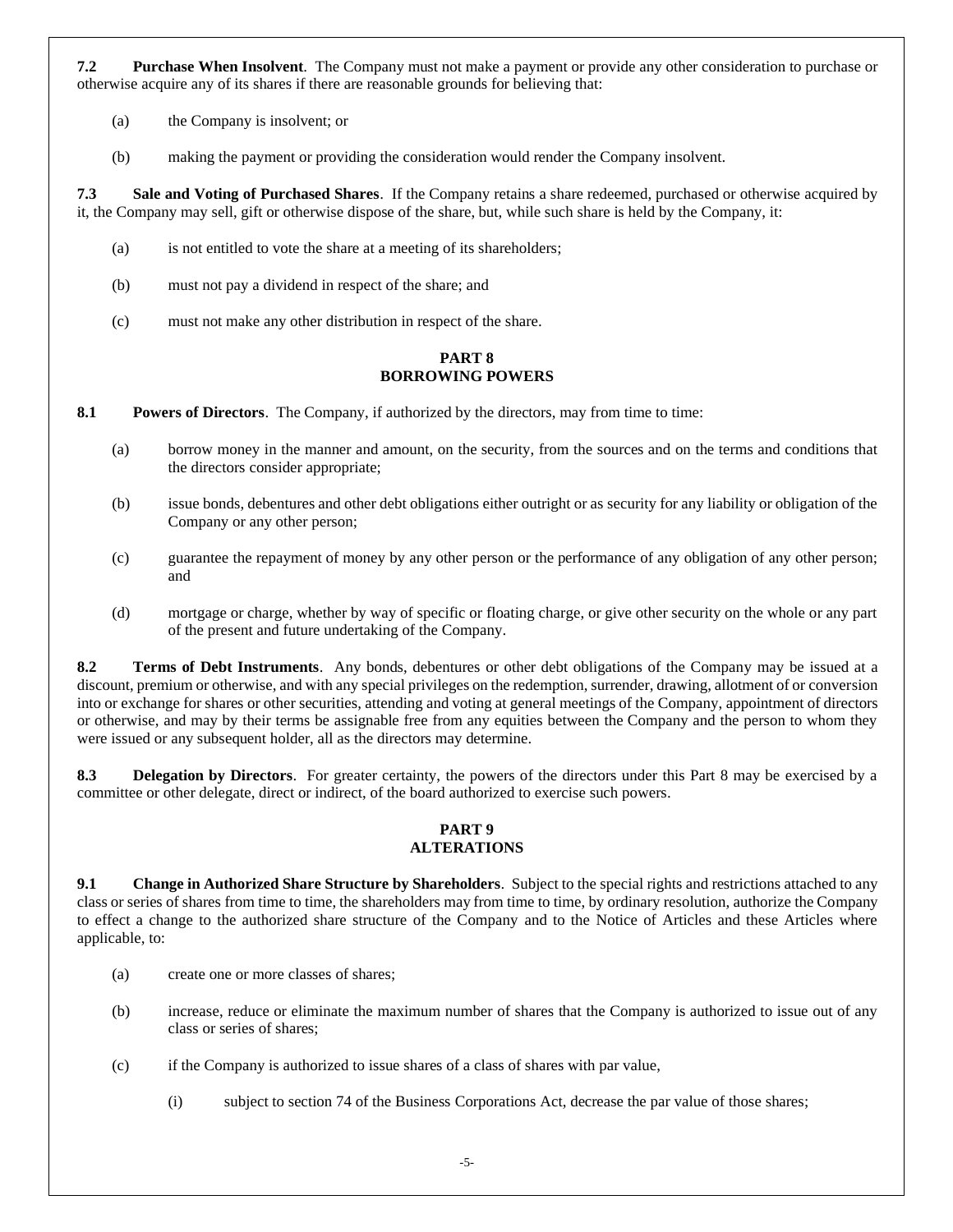- (ii) increase the par value of those shares if none of the shares of that class of shares are allotted or issued; or
- (d) change all or any of its unissued, or fully paid, shares with par value into shares without par value;
- (e) change all or any of its unissued shares without par value into shares with par value;
- (f) eliminate any class or series of shares if none of the shares of that class or series of shares are allotted or issued;
- (g) alter the identifying name of any of its shares;
- (h) establish a maximum number of shares that the Company is authorized to issue out of any class or series for which no maximum is established; or
- (i) otherwise alter its authorized share structure when required or permitted to do so by the Business Corporations Act.

<span id="page-11-0"></span>**9.2 Change in Authorized Share Structure by Directors**. The directors may from time to time, by resolution, authorize the Company to effect a change to the authorized share structure of the Company and to the Notice of Articles and these Articles where applicable, to:

- (a) create one or more series of shares and if no such shares of such a series are issued, to also attach special rights and restrictions to such series or to alter any such special rights and restrictions;
- (b) subdivide all or any of its unissued, or fully paid issued, shares with par value into shares of smaller par value;
- (c) subdivide all or any of its unissued, or fully paid issued, shares without par value;
- (d) consolidate all or any of its unissued, or fully paid issued, shares with par value into shares of larger par value; or
- (e) consolidate all or any of its unissued, or fully paid issued, shares without par value.

<span id="page-11-1"></span>**9.3 Name Change**. The Company may by resolution of the directors authorize an alteration to its Notice of Articles in order to change its name or adopt or change any translation of that name.

<span id="page-11-2"></span>**9.4 Special Rights or Restrictions**. Subject to Article 9.5, the shareholders may from time to time, by ordinary resolution, authorize the Company to effect a change to these Articles to:

- (a) create special rights or restrictions for, and attach those special rights or restrictions to, the shares of any class or series of shares, whether or not any or all of those shares have been issued; or
- (b) vary or delete any special rights or restrictions attached to the shares of any class or series of shares, whether or not any or all of those shares have been issued.

#### <span id="page-11-3"></span>**9.5 No Interference with Class or Series Rights without Consent.**

 A right or special right attached to issued shares must not be prejudiced or interfered with under the Business Corporations Act or under the Notice of Articles or these Articles unless the shareholders holding shares of the class or series of shares to which the right or special right is attached consent by a special separate resolution of those shareholders.

#### <span id="page-11-4"></span>**9.6 Other Alterations or Resolutions.**

If the Business Corporations Act does not specify;

- (a) the type of resolution and these Articles do not specify another type of resolution, the Company may be resolution of the directors authorize any act of the Company, including without limitation, an alteration of these Articles; or
- (b) the type of shareholders' resolution and these Articles do not specify another type of shareholders' resolution, the Company may by ordinary resolution authorize any act of the Company.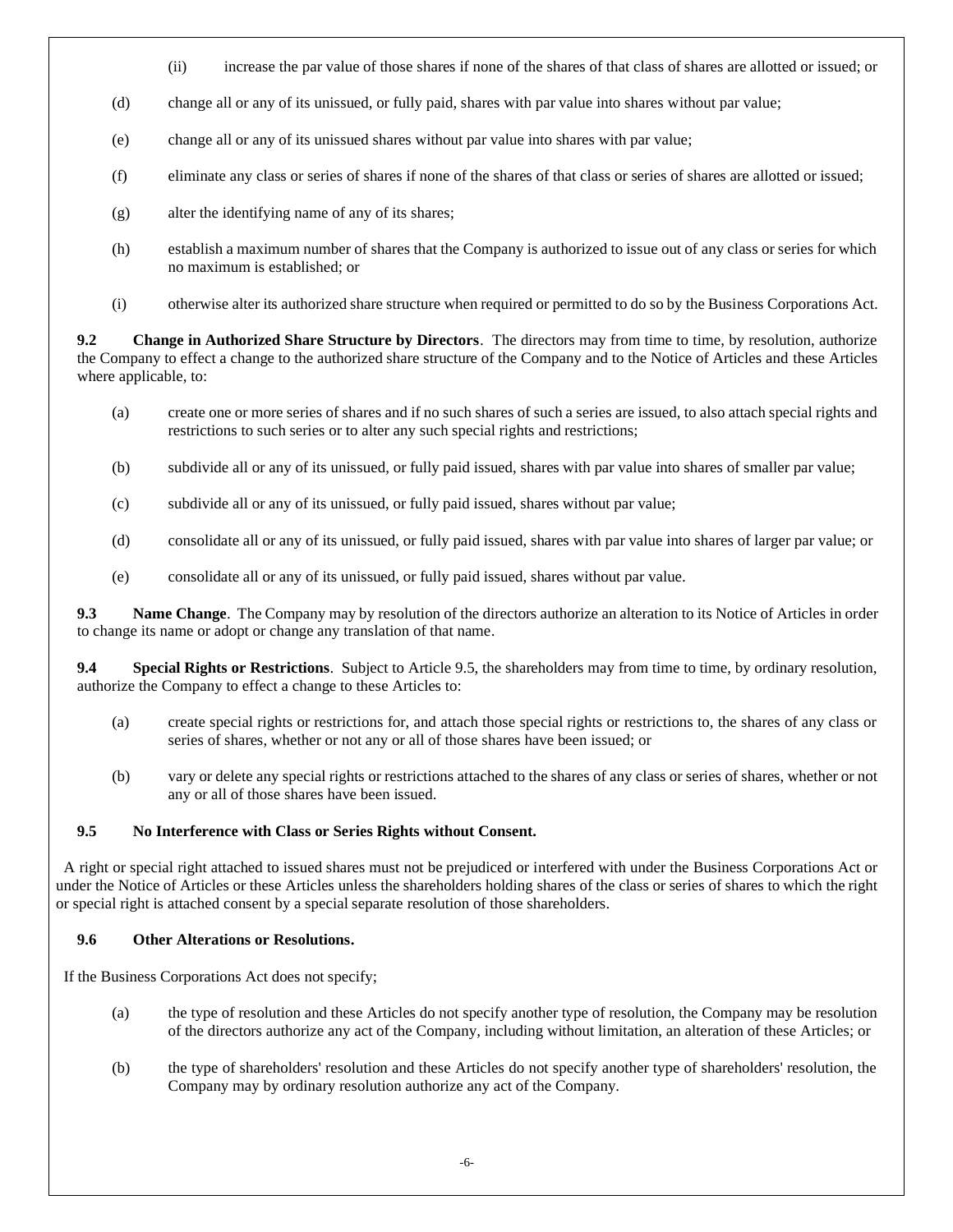#### **PART 10 MEETINGS OF SHAREHOLDERS**

<span id="page-12-2"></span><span id="page-12-1"></span>**10.1 Annual General Meetings**. Unless an annual general meeting is deferred or waived in accordance with the *Business Corporations Act*, the Company must hold an annual general meeting, for the first time, not more than 18 months after the date on which it was recognized, and after its first annual reference date, at least once in each calendar year and not more than 15 months after the annual reference date for the preceding calendar year at such date, time and location as may be determined by the directors.

<span id="page-12-0"></span>**10.2 Resolution Instead of Annual General Meeting**. If all of the shareholders who are entitled to vote at an annual general meeting consent by a unanimous resolution under the *Business Corporations Act* to all of the business that is required to be transacted at that annual general meeting, the annual general meeting is deemed to have been held on the date of the unanimous resolution. The shareholders must, in any unanimous resolution passed under this Article [10.2,](#page-12-0) select as the Company's annual reference date a date that would be appropriate for the holding of the applicable annual general meeting.

<span id="page-12-3"></span>**10.3 Calling of Shareholder Meetings**. The directors may, whenever they think fit, call a meeting of shareholders.

<span id="page-12-4"></span>**10.4 Location of Shareholder Meetings**. The directors may, by director's resolution, approve a location outside of British Columbia for the holding of a meeting of shareholders.

<span id="page-12-5"></span>**10.5 Notice for Meetings of Shareholders**. The Company must send notice of the date, time and location of any meeting of shareholders, in the manner provided in these Articles, or in such other manner, if any, as may be prescribed by ordinary resolution (whether previous notice of the resolution has been given or not), to each shareholder entitled to attend the meeting, to each director and to the auditor of the Company, unless these Articles otherwise provide, at least the following number of days before the meeting:

- (a) if and for so long as the Company is a public company, 21 days; and
- (b) otherwise, 10 days.

<span id="page-12-6"></span>**10.6 Record Date for Notice**. The directors may set a date as the record date for the purpose of determining shareholders entitled to notice of any meeting of shareholders. The record date must not precede the date on which the meeting is to be held by more than two months or, in the case of a general meeting requisitioned by shareholders under the *Business Corporations Act*, by more than four months. The record date must not precede the date on which the meeting is held by fewer than:

- (a) if and for so long as the Company is a public company, 21 days; and
- (b) otherwise, 10 days.

If no record date is set, the record date is 5 p.m. on the day immediately preceding the first date on which the notice is sent or, if no notice is sent, the beginning of the meeting.

<span id="page-12-7"></span>**10.7 Record Date for Voting**. The directors may set a date as the record date for the purpose of determining shareholders entitled to vote at any meeting of shareholders. The record date must not precede the date on which the meeting is to be held by more than two months or, in the case of a general meeting requisitioned by shareholders under the *Business Corporations Act*, by more than four months. If no record date is set, the record date is 5 p.m. on the day immediately preceding the first date on which the notice is sent or, if no notice is sent, the beginning of the meeting.

<span id="page-12-8"></span>**10.8 Failure to Give Notice and Waiver of Notice**. The accidental omission to send notice of any meeting to, or the nonreceipt of any notice by, any of the persons entitled to receive notice does not invalidate any proceedings at that meeting. Any person entitled to receive notice of a meeting of shareholders may, in writing or otherwise, waive or reduce the period of notice of such meeting.

<span id="page-12-9"></span>**10.9 Notice of Special Business at Meetings of Shareholders**. If a meeting of shareholders is to consider special business within the meaning of Article [11.1,](#page-13-0) the notice of meeting must:

(a) state the general nature of the special business; and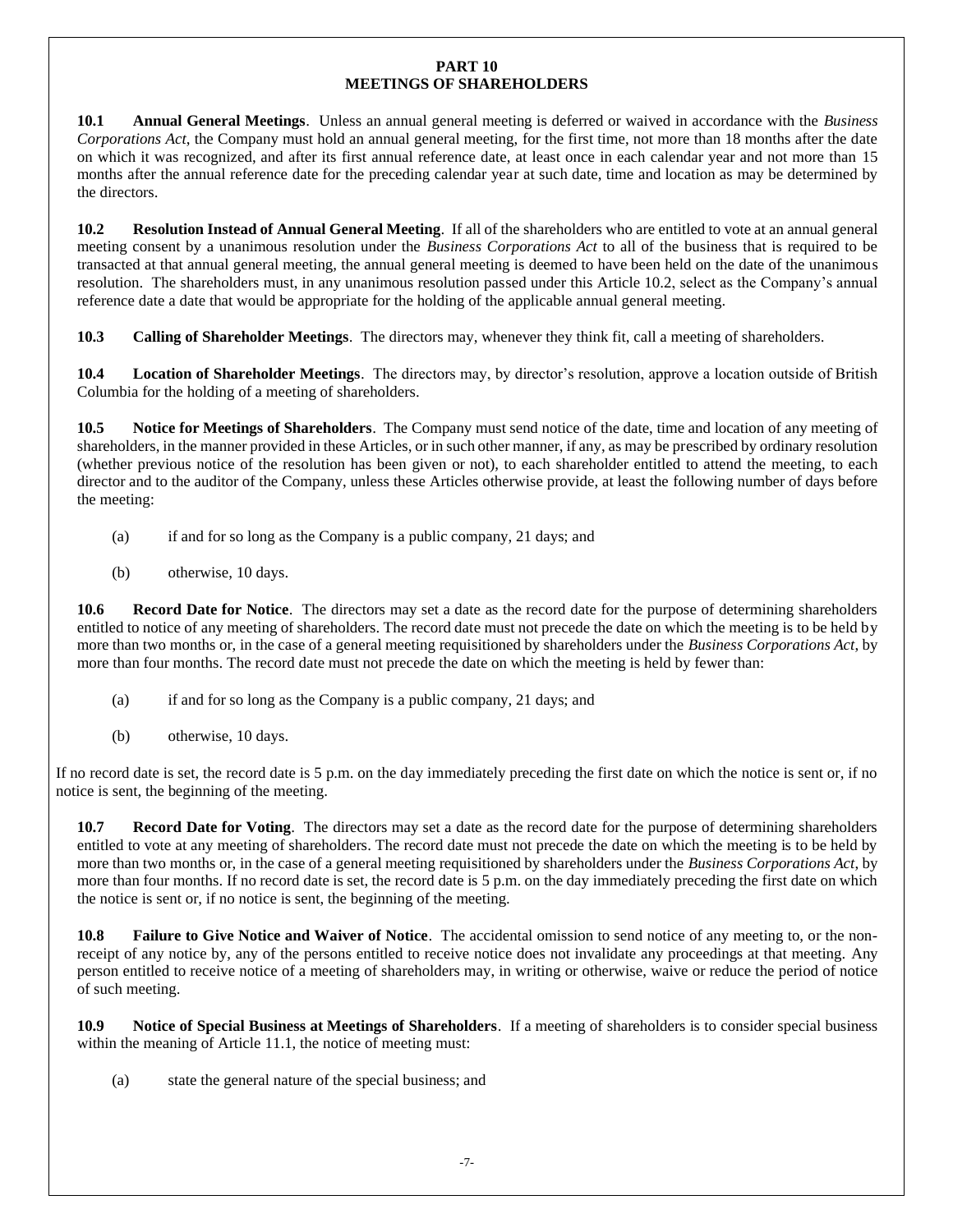- (b) if the special business includes considering, approving, ratifying, adopting or authorizing any document or the signing of or giving of effect to any document, have attached to it a copy of the document or state that a copy of the document will be available for inspection by the shareholders:
	- (i) at the Company's records office, or at such other reasonably accessible location in British Columbia as is specified in the notice; and
	- (ii) during statutory business hours on any one or more specified days before the day set for the holding of the meeting.

#### **PART 11 PROCEEDINGS AT MEETINGS OF SHAREHOLDERS**

- <span id="page-13-2"></span><span id="page-13-0"></span>**11.1 Special Business**. At a meeting of shareholders, the following business is special business:
	- (a) at a meeting of shareholders that is not an annual general meeting, all business is special business except business relating to the conduct of or voting at the meeting;
	- (b) at an annual general meeting, all business is special business except for the following:
		- (i) business relating to the conduct of, or voting at, the meeting;
		- (ii) consideration of any financial statements of the Company presented to the meeting;
		- (iii) consideration of any reports of the directors or auditor;
		- (iv) the setting or changing of the number of directors;
		- (v) the election or appointment of directors;
		- (vi) the appointment of an auditor;
		- (vii) business arising out of a report of the directors not requiring the passing of a special resolution or an exceptional resolution; and
		- (viii) any other business which, under these Articles or the *Business Corporations Act*, may be transacted at a meeting of shareholders without prior notice of the business being given to the shareholders.

<span id="page-13-3"></span>**11.2 Special Majority**. The majority of votes required for the Company to pass a special resolution at a meeting of shareholders is two-thirds of the votes cast on the resolution.

<span id="page-13-4"></span>**11.3 Quorum**. Subject to the special rights and restrictions attached to the shares of any class or series of shares, the quorum for the transaction of business at a meeting of shareholders is two persons who are, or who represent by proxy, shareholders who, in the aggregate, hold at least 5% of the issued shares entitled to be voted at the meeting.

<span id="page-13-5"></span>**11.4 One Shareholder May Constitute Quorum**. If there is only one shareholder entitled to vote at a meeting of shareholders:

- (a) the quorum is one person who is, or who represents by proxy, that shareholder; and
- (b) that shareholder, present in person or by proxy, may constitute the meeting.

<span id="page-13-1"></span>**11.5 Meetings by Telephone or Other Communications Medium**. A shareholder or proxy holder who is entitled to participate in, including vote at, a meeting of shareholders may participate in person or by telephone or other communications medium if all shareholders and proxy holders participating in the meeting, whether in person or by telephone or other communications medium, are able to communicate with each other. A shareholder who participates in a meeting in a manner contemplated by this Articl[e 11.5](#page-13-1) is deemed for all purposes of the *Business Corporations Act* and these Articles to be present at the meeting and to have agreed to participate in that manner. Nothing in this Article [11.5](#page-13-1) obligates the Company to take any action or provide any facility to permit or facilitate the use of any communications medium at a meeting of shareholders.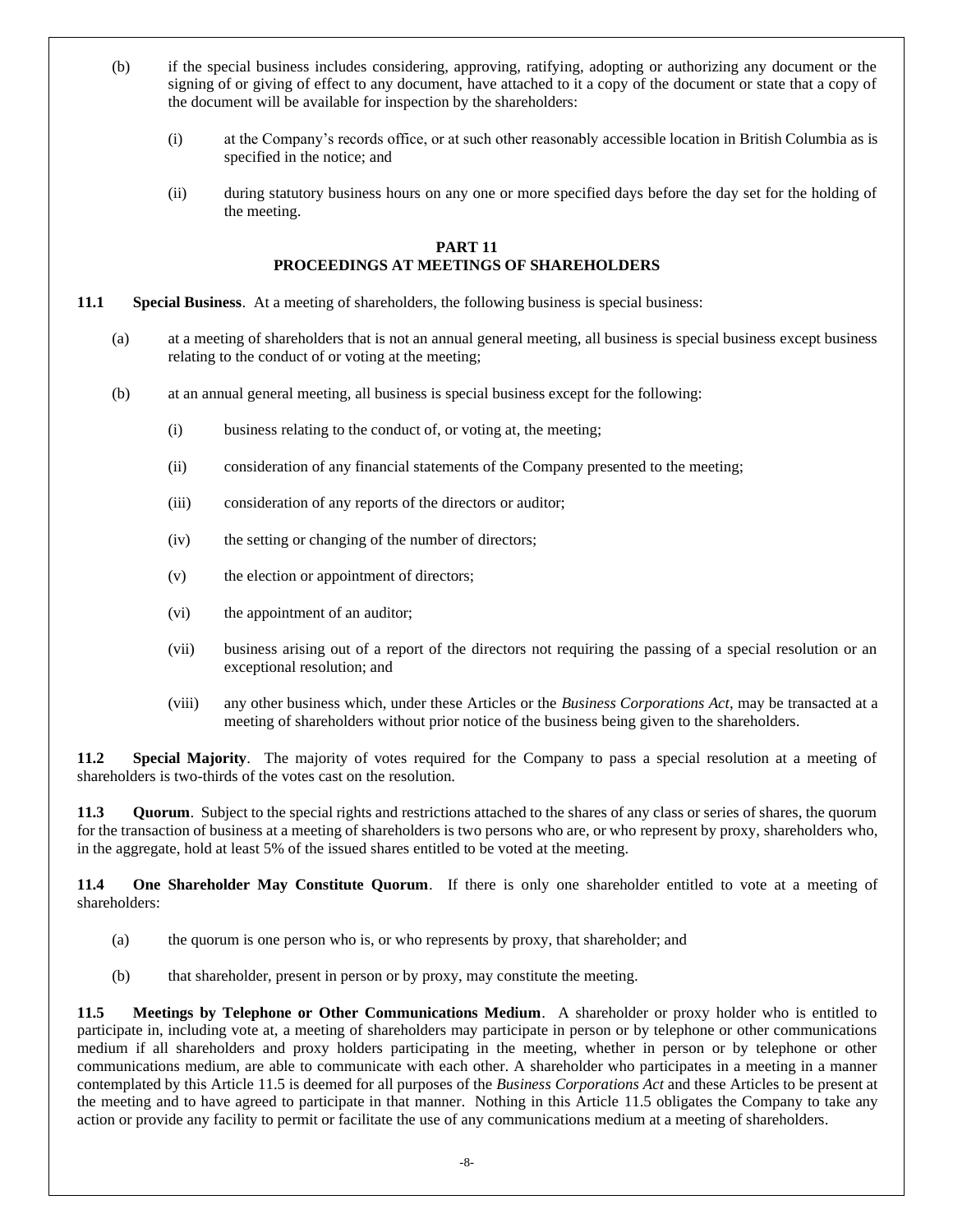<span id="page-14-4"></span>**11.6 Other Persons May Attend**. The directors, the president (if any), the secretary (if any), the assistant secretary (if any), any lawyer for the Company, the auditor of the Company and any other persons invited by the directors are entitled to attend any meeting of shareholders, but if any of those persons does attend a meeting of shareholders, that person is not to be counted in the quorum, and is not entitled to vote at the meeting, unless that person is a shareholder or proxy holder entitled to vote at the meeting.

<span id="page-14-5"></span>**11.7 Requirement of Quorum**. No business, other than the election of a chair of the meeting and the adjournment of the meeting, may be transacted at any meeting of shareholders unless a quorum of shareholders entitled to vote is present at the commencement of the meeting.

<span id="page-14-0"></span>**11.8 Lack of Quorum**. If, within one-half hour from the time set for the holding of a meeting of shareholders, a quorum is not present:

- <span id="page-14-2"></span>(a) in the case of a general meeting convened by requisition of shareholders, the meeting is dissolved; and
- (b) in the case of any other meeting of shareholders, the meeting stands adjourned to the same day in the next week at the same time and place, or at such other date, time or location as the chair specifies on the adjournment.

<span id="page-14-6"></span>**11.9 Lack of Quorum at Succeeding Meeting**. If, at the meeting to which the first meeting referred to in Article [11.8\(b\)](#page-14-2) was adjourned, a quorum is not present within one-half hour from the time set for the holding of the meeting the person or persons present and being, or representing by proxy, one or more shareholders entitled to attend and vote at the meeting constitute a quorum.

<span id="page-14-7"></span>**11.10 Chair**. The following individual is entitled to preside as chair at a meeting of shareholders:

- (a) the chair of the board, if any; and
- (b) if the chair of the board is absent or unwilling to act as chair of the meeting, the president, if any.

<span id="page-14-8"></span>**11.11 Selection of Alternate Chair**. If, at any meeting of shareholders, there is no chair of the board or president present within 15 minutes after the time set for holding the meeting, or if the chair of the board and the president are unwilling to act as chair of the meeting, or if the chair of the board and the president have advised the secretary, if any, or any director present at the meeting, that they will not be present at the meeting, the directors present must choose one of their number to be chair of the meeting or if all of the directors present decline to take the chair or fail to so choose or if no director is present, the shareholders entitled to vote at the meeting who are present in person or by proxy may choose any person present at the meeting to chair the meeting.

<span id="page-14-1"></span>**11.12 Adjournments**. The chair of a meeting of shareholders may, and if so directed by the meeting must, adjourn the meeting from time to time and from place to place, but no business may be transacted at any adjourned meeting other than the business left unfinished at the meeting from which the adjournment took place.

<span id="page-14-9"></span>**11.13 Notice of Adjourned Meeting**. It is not necessary to give any notice of an adjourned meeting or of the business to be transacted at an adjourned meeting of shareholders except that, when a meeting is adjourned for 30 days or more, notice of the adjourned meeting must be given as in the case of the original meeting.

<span id="page-14-3"></span>**11.14 Decisions by Show of Hands or Poll**. Subject to the *Business Corporations Act*, every motion put to a vote at a meeting of shareholders will be decided on a show of hands unless a poll, before or on the declaration of the result of the vote by show of hands, is directed by the chair or demanded by at least one shareholder entitled to vote who is present in person or by proxy.

<span id="page-14-10"></span>**11.15 Declaration of Result**. The chair of a meeting of shareholders must declare to the meeting the decision on every question in accordance with the result of the show of hands or the poll, as the case may be, and that decision must be entered in the minutes of the meeting. A declaration of the chair that a resolution is carried by the necessary majority or is defeated is, unless a poll is directed by the chair or demanded under Article [11.14,](#page-14-3) conclusive evidence without proof of the number or proportion of the votes recorded in favour of or against the resolution.

<span id="page-14-11"></span>**11.16 Motion Need Not Be Seconded**. No motion proposed at a meeting of shareholders need be seconded unless the chair of the meeting rules otherwise, and the chair of any meeting of shareholders is entitled to propose or second a motion.

<span id="page-14-12"></span>**11.17 Casting Vote**. In case of an equality of votes, the chair of a meeting of shareholders does not, either on a show of hands or on a poll, have a second or casting vote in addition to the vote or votes to which the chair may be entitled as a shareholder.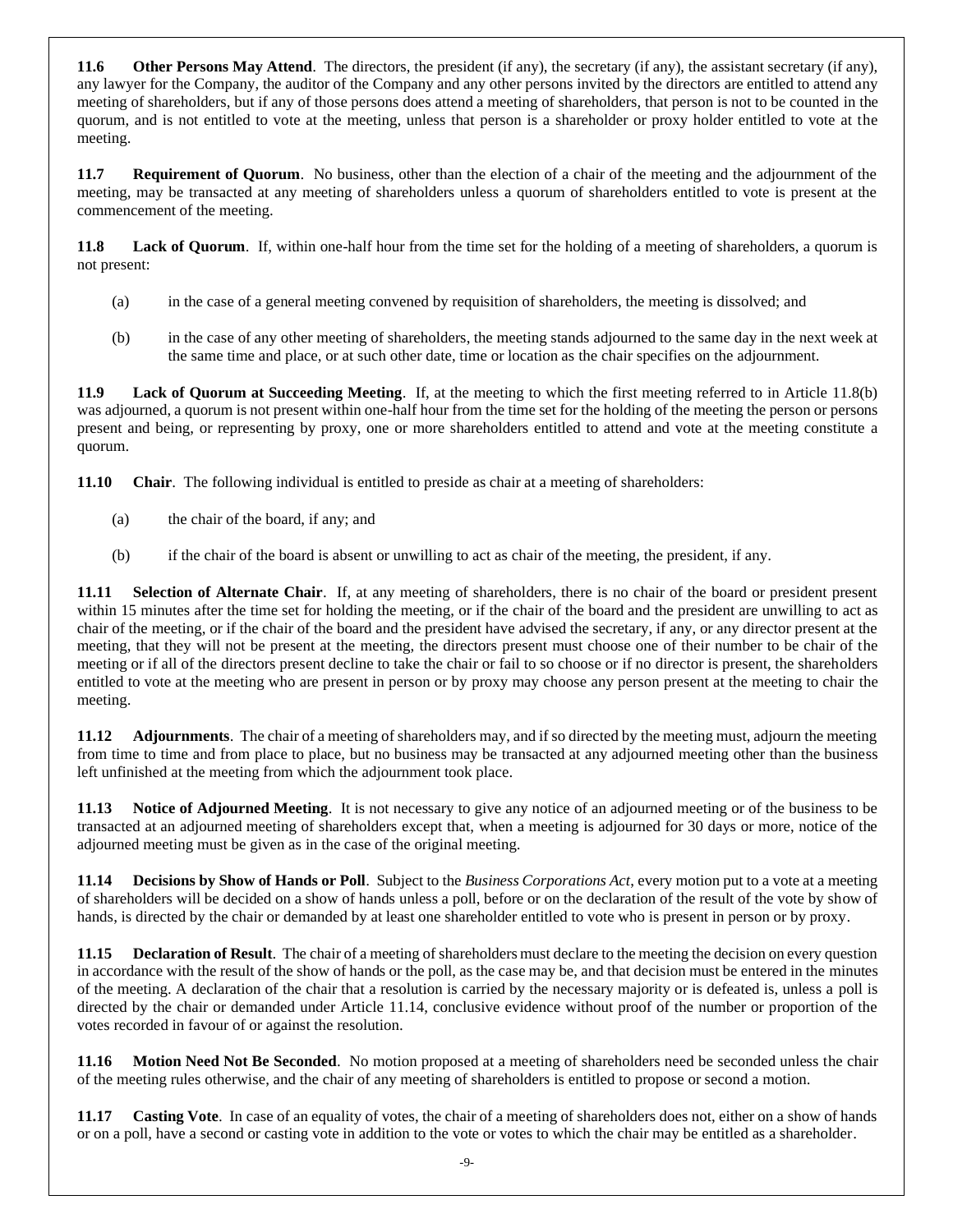<span id="page-15-2"></span>**11.18 Manner of Taking a Poll**. Subject to Article [11.19,](#page-15-0) if a poll is duly demanded at a meeting of shareholders:

(a) the poll must be taken:

- (i) at the meeting, or within seven days after the date of the meeting, as the chair of the meeting directs; and
- (ii) in the manner, at the time and at the place that the chair of the meeting directs;
- (b) the result of the poll is deemed to be a resolution of and passed at the meeting at which the poll is demanded; and
- (c) the demand for the poll may be withdrawn by the person who demanded it.

<span id="page-15-0"></span>**11.19 Demand for a Poll on Adjournment**. A poll demanded at a meeting of shareholders on a question of adjournment must be taken immediately at the meeting.

<span id="page-15-3"></span>**11.20 Chair Must Resolve Dispute**. In the case of any dispute as to the admission or rejection of a vote given on a poll, the chair of the meeting must determine the dispute, and his or her determination made in good faith is final and conclusive.

<span id="page-15-5"></span><span id="page-15-4"></span>**11.21 Casting of Votes**. On a poll, a shareholder entitled to more than one vote need not cast all the votes in the same way.

**11.22 Demand for Poll**. No poll may be demanded in respect of the vote by which a chair of a meeting of shareholders is elected.

<span id="page-15-6"></span>**11.23 Demand for a Poll Not to Prevent Continuation of Meeting**. The demand for a poll at a meeting of shareholders does not, unless the chair of the meeting so rules, prevent the continuation of a meeting for the transaction of any business other than the question on which a poll has been demanded.

<span id="page-15-7"></span>**11.24 Retention of Ballots and Proxies**. The Company must, for at least three months after a meeting of shareholders, keep each ballot cast on a poll and each proxy voted at the meeting, and, during that period, make them available for inspection during statutory business hours by any shareholder or proxy holder entitled to vote at the meeting. At the end of such three month period, the Company may destroy such ballots and proxies.

#### **PART 12 VOTES OF SHAREHOLDERS**

<span id="page-15-9"></span><span id="page-15-8"></span>**12.1 Number of Votes by Shareholder or by Shares**. Subject to any special rights or restrictions attached to any shares and to the restrictions imposed on joint registered holders of shares under Article [12.3:](#page-15-1)

- (a) on a vote by show of hands, every person present who is a shareholder or proxy holder and entitled to vote at the meeting has one vote, and
- (b) on a poll, every shareholder entitled to vote has one vote in respect of each share entitled to be voted on the matter and held by that shareholder and may exercise that vote either in person or by proxy.

<span id="page-15-10"></span>**12.2 Votes of Persons in Representative Capacity**. A person who is not a shareholder may vote at a meeting of shareholders, whether on a show of hands or on a poll, and may appoint a proxy holder to act at the meeting, if, before doing so, the person satisfies the chair of the meeting, or the directors, that the person is the legal personal representative or a trustee in bankruptcy for a shareholder who is entitled to vote at the meeting.

<span id="page-15-1"></span>**12.3 Votes by Joint Shareholders**. If there are joint shareholders registered in respect of any share:

- (a) any one of the joint shareholders may vote at any meeting, either personally or by proxy, in respect of the share as if that joint shareholder were solely entitled to it; or
- (b) if more than one of the joint shareholders is present at any meeting, personally or by proxy, and more than one of them votes in respect of that share, then only the vote of the joint shareholder present whose name stands first on the central securities register in respect of the share will be counted.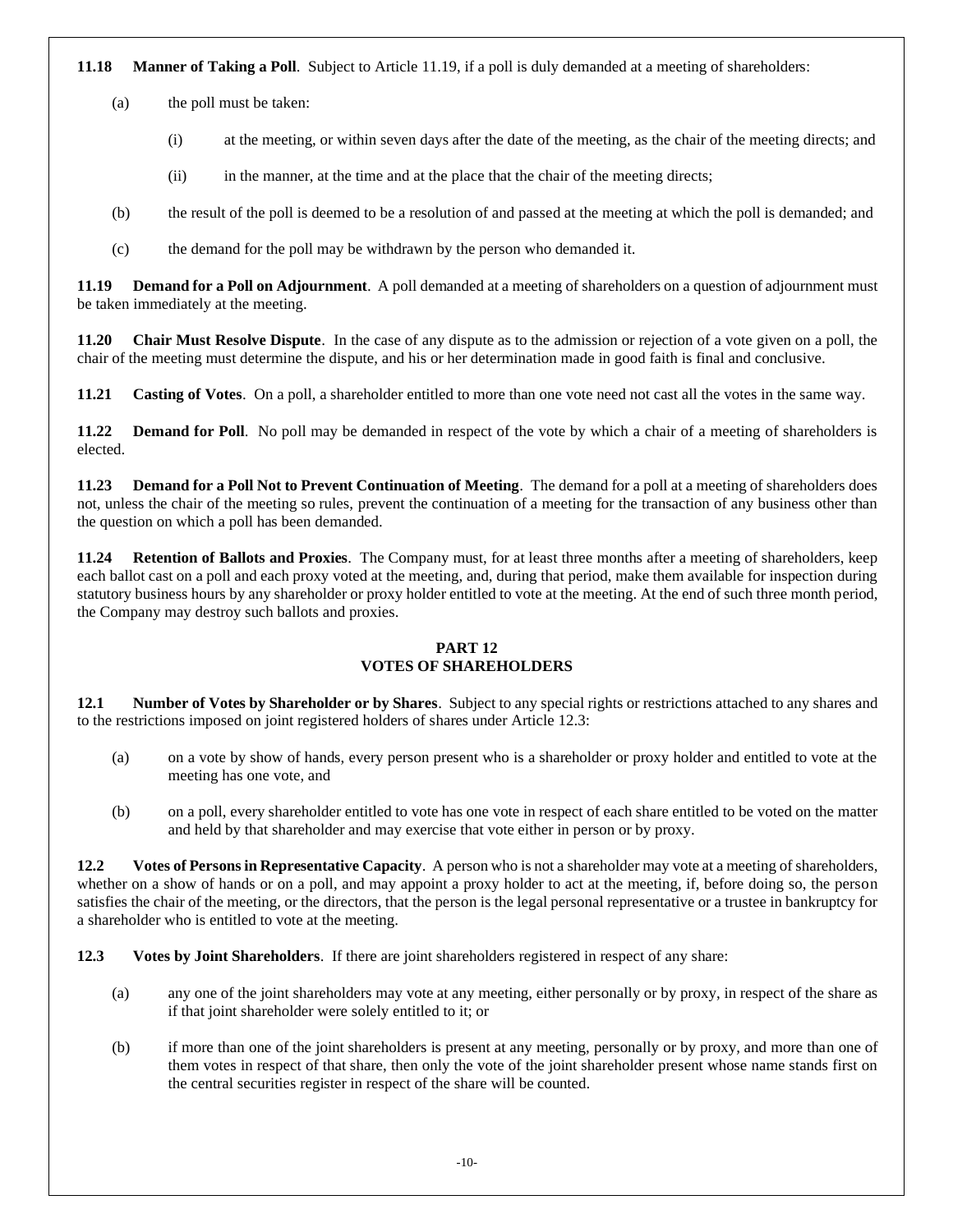<span id="page-16-2"></span>**12.4 Legal Personal Representatives as Joint Shareholders**. Two or more legal personal representatives of a shareholder in whose sole name any share is registered are, for the purposes of Article [12.3,](#page-15-1) deemed to be joint shareholders.

<span id="page-16-0"></span>**12.5 Representative of a Corporate Shareholder**. If a corporation that is not a subsidiary of the Company is a shareholder, that corporation may appoint a person to act as its representative at any meeting of shareholders of the Company, and:

- (a) for that purpose, the instrument appointing a representative must:
	- (i) be received at the registered office of the Company or at any other place specified, in the notice calling the meeting, for the receipt of proxies, at least the number of business days specified in the notice for the receipt of proxies or, if no number is specified, two days before the day set for the holding of the meeting; or
	- (ii) be provided, at the meeting, to the chair of the meeting or to a person designated by the chair of the meeting; and
- (b) if a representative is appointed under this Articl[e 12.5:](#page-16-0)
	- (i) the representative is entitled to exercise in respect of and at that meeting the same rights on behalf of the corporation that the representative represents as that corporation could exercise if it were a shareholder who is an individual, including, without limitation, the right to appoint a proxy holder; and
	- (ii) the representative, if present at the meeting, is to be counted for the purpose of forming a quorum and is deemed to be a shareholder present in person at the meeting.

Evidence of the appointment of any such representative may be sent to the Company by written instrument, fax or any other method of transmitting legibly recorded messages.

**12.6 Proxy Provisions Do Not Apply to All Companies**. If and for so long as the Company is a public company, Articles [12.7](#page-16-1) to [12.15](#page-17-0) apply to the Company only insofar as they are not inconsistent with any securities legislation of any province or territory of Canada applicable to the Company.

<span id="page-16-1"></span>**12.7 Appointment of Proxy Holder**. Every shareholder of the Company, including a corporation that is a shareholder but not a subsidiary of the Company, entitled to vote at a meeting of shareholders of the Company may, by proxy, appoint one or more (but not more than five) proxy holders to attend and act at the meeting in the manner, to the extent and with the powers conferred by the proxy.

**12.8 Alternate Proxy Holders**. A shareholder may appoint one or more alternate proxy holders to act in the place of an absent proxy holder.

**12.9 When Proxy Holder Need Not Be Shareholder**. A person must not be appointed as a proxy holder unless the person is a shareholder, although a person who is not a shareholder may be appointed as a proxy holder if:

- (a) the person appointing the proxy holder is a corporation or a representative of a corporation appointed under Article [12.5;](#page-16-0)
- (b) the Company has at the time of the meeting for which the proxy holder is to be appointed only one shareholder entitled to vote at the meeting;
- (c) the shareholders present in person or by proxy at and entitled to vote at the meeting for which the proxy holder is to be appointed, by a resolution on which the proxy holder is not entitled to vote but in respect of which the proxy holder is to be counted in the quorum, permit the proxy holder to attend and vote at the meeting; or
- (d) the Company is a public company.

**12.10 Deposit of Proxy**. A proxy for a meeting of shareholders must:

(a) be received at the registered office of the Company or at any other place specified, in the notice calling the meeting, for the receipt of proxies, at least the number of business days specified in the notice, or if no number of days is specified, two business days before the day set for the holding of the meeting; or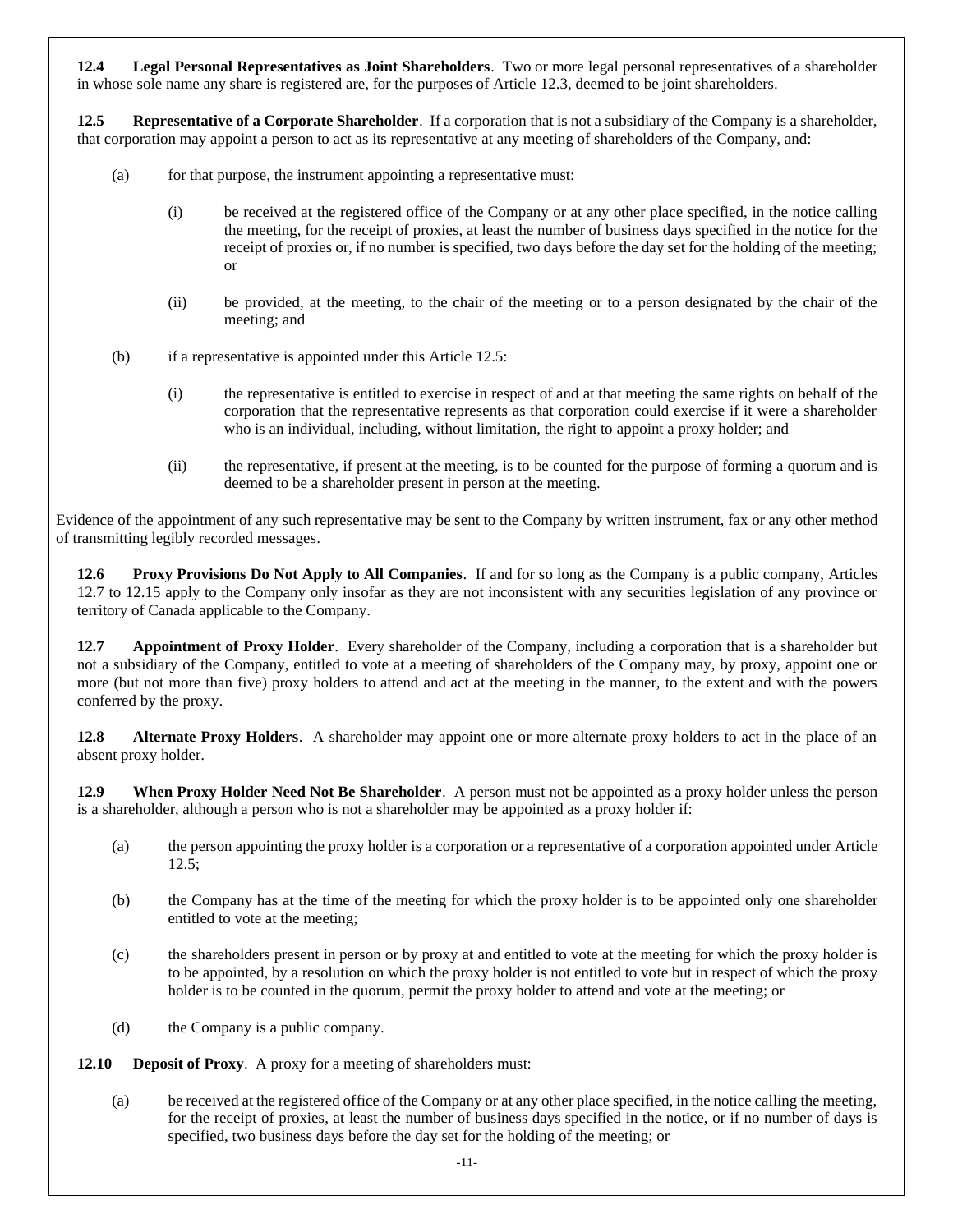(b) unless the notice provides otherwise, be provided, at the meeting, to the chair of the meeting or to a person designated by the chair of the meeting.

A proxy may be sent to the Company by written instrument, fax or any other method of transmitting legibly recorded messages.

**12.11 Validity of Proxy Vote**. A vote given in accordance with the terms of a proxy is valid notwithstanding the death or incapacity of the shareholder giving the proxy and despite the revocation of the proxy or the revocation of the authority under which the proxy is given, unless notice in writing of that death, incapacity or revocation is received:

- (a) at the registered office of the Company, at any time up to and including the last business day before the day set for the holding of the meeting at which the proxy is to be used; or
- (b) by the chair of the meeting, before the vote is taken.

**12.12 Form of Proxy**. A proxy, whether for a specified meeting or otherwise, must be either in the following form or in any other form approved by the directors or the chair of the meeting:

> [Name of Company] (the "Company")

The undersigned, being a shareholder of the Company, hereby appoints [name] or, failing that person, [name], as proxy holder for the undersigned to attend, act and vote for and on behalf of the undersigned at the meeting of shareholders to be held on [month, day, year] and at any adjournment of that meeting.

Number of shares in respect of which this proxy is given (if no number is specified, then this proxy is given in respect of all shares registered in the name of the shareholder):  $\_\_$ 

Signed this  $\_\_\_\_\_\_\$  day of  $\_\_\_\_\_\_\_\$ .

Signature of shareholder

\_\_\_\_\_\_\_\_\_\_\_\_\_\_\_\_\_\_\_\_\_\_\_\_ Name of shareholder—printed

\_\_\_\_\_\_\_\_\_\_\_\_\_\_\_\_\_\_\_\_\_\_\_\_

<span id="page-17-2"></span>**12.13 Revocation of Proxy**. Subject to Articl[e 12.14,](#page-17-1) every proxy may be revoked by an instrument in writing that is:

- (a) received at the registered office of the Company at any time up to and including the last business day before the day set for the holding of the meeting at which the proxy is to be used; or
- (b) provided, at the meeting, to the chair of the meeting.

<span id="page-17-1"></span>**12.14 Revocation of Proxy Must Be Signed**. An instrument referred to in Article [12.13](#page-17-2) must be signed as follows:

- (a) if the shareholder for whom the proxy holder is appointed is an individual, the instrument must be signed by the shareholder or his or her legal personal representative or trustee in bankruptcy; or
- (b) if the shareholder for whom the proxy holder is appointed is a corporation, the instrument must be signed by the corporation or by a representative appointed for the corporation under Article [12.5.](#page-16-0)

<span id="page-17-0"></span>**12.15 Production of Evidence of Authority to Vote**. The chair of any meeting of shareholders may, but need not, inquire into the authority of any person to vote at the meeting and may, but need not, demand from that person production of evidence as to the existence of the authority to vote.

#### **PART 13 DIRECTORS**

<span id="page-17-3"></span>**13.1 Number of Directors**. The number of directors, excluding additional directors appointed under Article [14.8,](#page-19-0) is set at: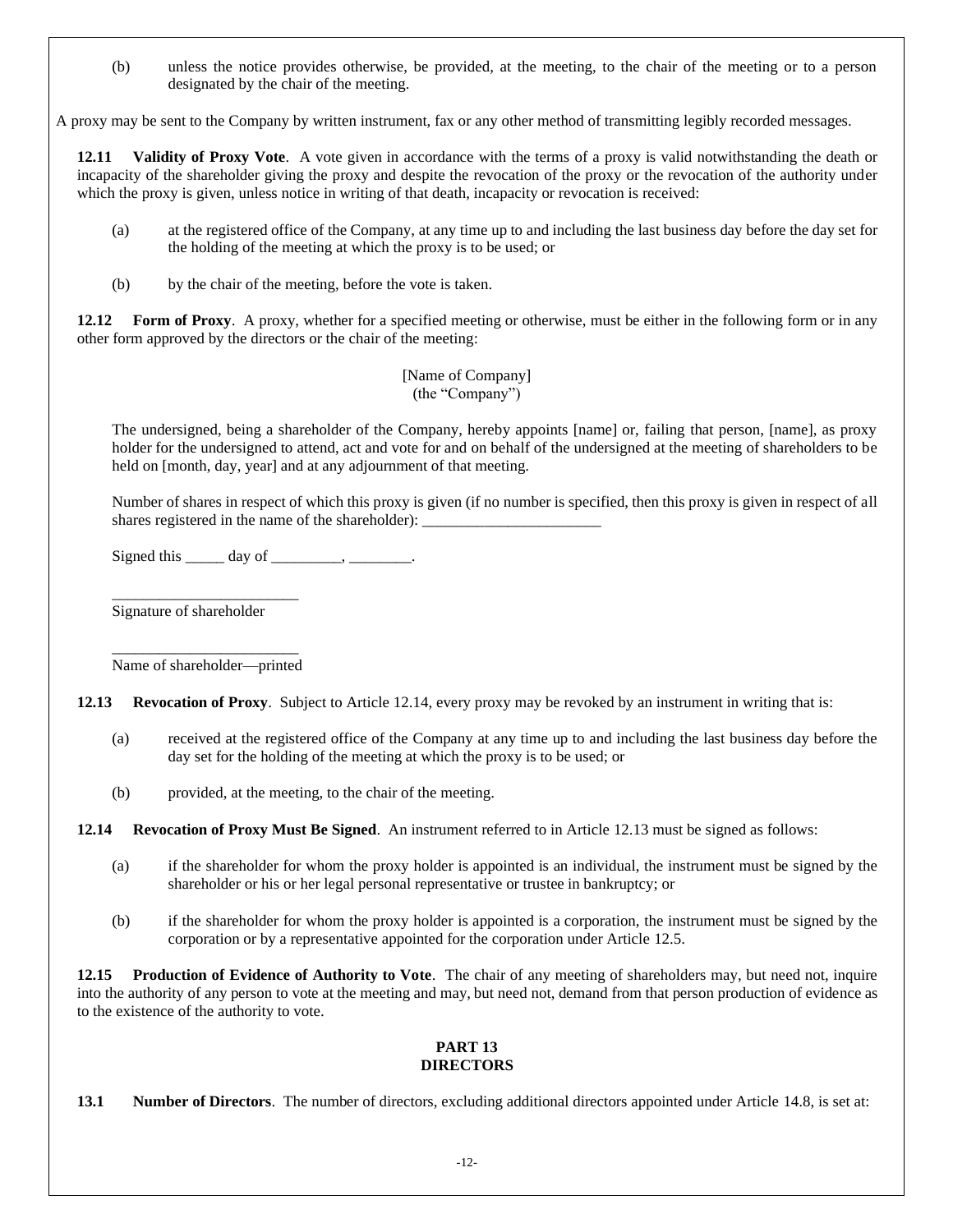- <span id="page-18-0"></span>(a) if the Company is a public company, the greater of three and the most recently set of:
	- (i) the number of directors set by ordinary resolution (whether or not previous notice of the resolution was given); and
	- (ii) the number of directors set under Article [14.4;](#page-19-1)
- <span id="page-18-1"></span>(b) if the Company is not a public company, the most recently set of:
	- (i) the number of directors set by ordinary resolution (whether or not previous notice of the resolution was given); and
	- (ii) the number of directors set under Article [14.4.](#page-19-1)

<span id="page-18-2"></span>**13.2 Change in Number of Directors**. If the number of directors is set under Article[s 13.1\(a\)\(i\)](#page-18-0) or [13.1\(b\)\(i\):](#page-18-1)

- (a) the shareholders may elect or appoint the directors needed to fill any vacancies in the board of directors up to that number;
- (b) if the shareholders do not elect or appoint the directors needed to fill any vacancies in the board of directors up to that number contemporaneously with the setting of that number, then the directors may appoint, or the shareholders may elect or appoint, directors to fill those vacancies.

**13.3 Directors' Acts Valid Despite Vacancy**. An act or proceeding of the directors is not invalid merely because fewer than the number of directors set or otherwise required under these Articles is in office.

**13.4 Qualifications of Directors**. A director is not required to hold a share in the capital of the Company as qualification for his or her office but must be qualified as required by the *Business Corporations Act* to become, act or continue to act as a director.

**13.5 Remuneration of Directors**. The directors are entitled to the remuneration for acting as directors, if any, as the directors may from time to time determine. If the directors so decide, the remuneration of the directors, if any, will be determined by the shareholders. That remuneration may be in addition to any salary or other remuneration paid to any officer or employee of the Company as such, who is also a director.

**13.6 Reimbursement of Expenses of Directors**. The Company must reimburse each director for the reasonable expenses that he or she may incur in his or her capacity as director in and about the business of the Company.

**13.7 Special Remuneration for Directors**. If any director performs any professional or other services for the Company that in the opinion of the directors are outside the ordinary duties of a director, or if any director is otherwise specially occupied in or about the Company's business, he or she may be paid remuneration fixed by the directors, or, at the option of that director, fixed by ordinary resolution, and such remuneration may be either in addition to, or in substitution for, any other remuneration that he or she may be entitled to receive.

**13.8 Gratuity, Pension or Allowance on Retirement of Director**. Unless otherwise determined by ordinary resolution, the directors may authorize the Company to pay a gratuity or pension or allowance on retirement to any director who has held any salaried office or place of profit with the Company or to his or her spouse or dependants and may make contributions to any fund and pay premiums for the purchase or provision of any such gratuity, pension or allowance.

#### **PART 14 ELECTION AND REMOVAL OF DIRECTORS**

<span id="page-18-3"></span>**14.1 Election at Annual General Meeting**. At every annual general meeting and in every unanimous resolution contemplated by Articl[e 10.2:](#page-12-0)

- (a) the shareholders entitled to vote at the annual general meeting for the election of directors must elect, or in the unanimous resolution appoint, a board of directors consisting of the number of directors for the time being set under these Articles; and
- (b) all the directors cease to hold office immediately before the election or appointment of directors under paragraph (a), but are eligible for re-election or re-appointment.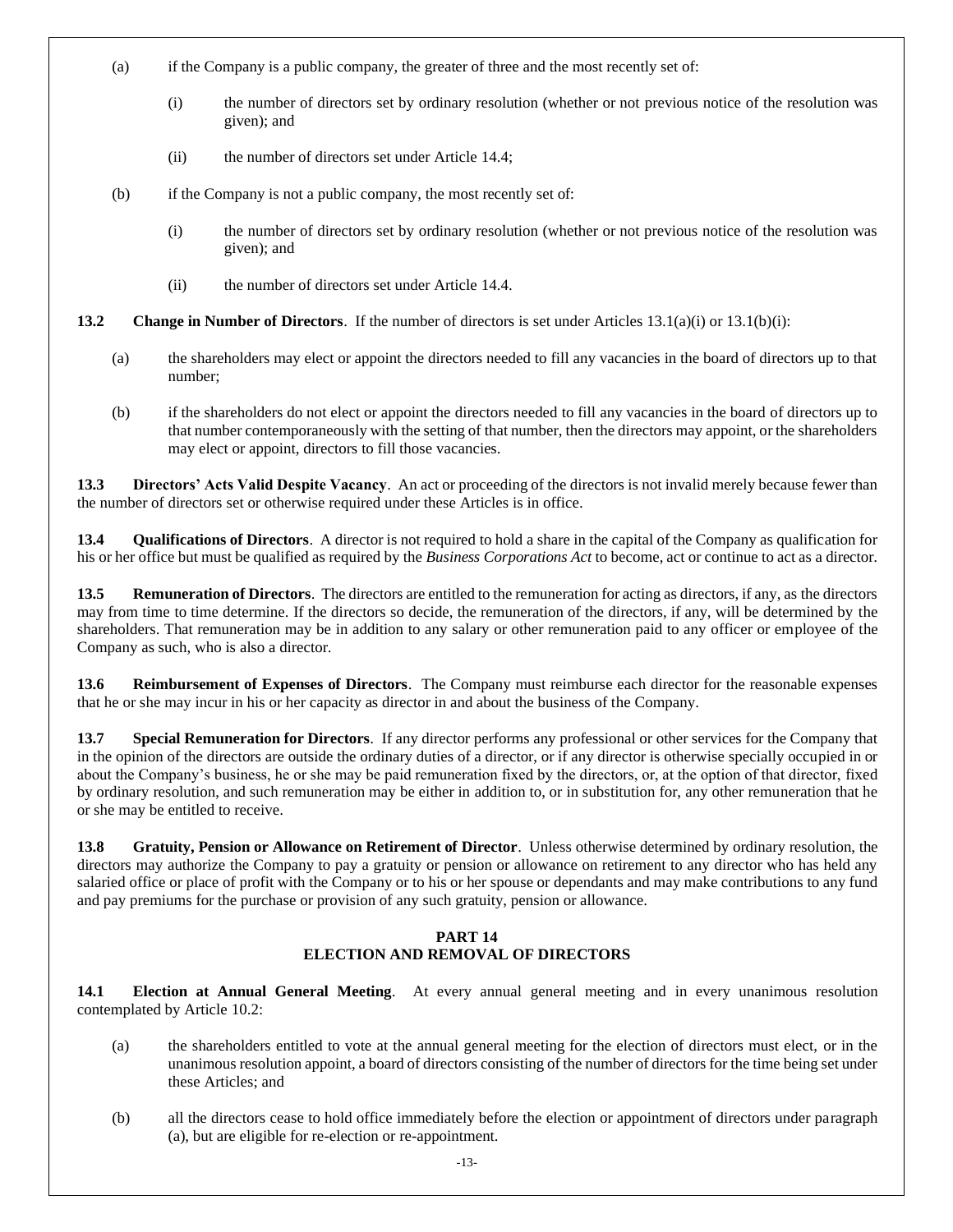#### **14.2 Consent to be a Director**. No election, appointment or designation of an individual as a director is valid unless:

- (a) that individual consents to be a director in the manner provided for in the *Business Corporations Act*; or
- (b) that individual is elected or appointed at a meeting at which the individual is present and the individual does not refuse, at the meeting, to be a director.

#### **14.3 Failure to Elect or Appoint Directors**. If:

- (a) the Company fails to hold an annual general meeting, and all the shareholders who are entitled to vote at an annual general meeting fail to pass the unanimous resolution contemplated by Article [10.2,](#page-12-0) on or before the date by which the annual general meeting is required to be held under the *Business Corporations Act*; or
- (b) the shareholders fail, at the annual general meeting or in the unanimous resolution contemplated by Article [10.2,](#page-12-0) to elect or appoint any directors;

then each director then in office continues to hold office until the earlier of:

- (c) the date on which his or her successor is elected or appointed; and
- (d) the date on which he or she otherwise ceases to hold office under the *Business Corporations Act* or these Articles.

<span id="page-19-1"></span>**14.4 Places of Retiring Directors Not Filled**. If, at any meeting of shareholders at which there should be an election of directors, the places of any of the retiring directors are not filled by that election, those retiring directors who are not re-elected and who are asked by the newly elected directors to continue in office will, if willing to do so, continue in office to complete the number of directors for the time being set pursuant to these Articles until further new directors are elected at a meeting of shareholders convened for that purpose. If any such election or continuance of directors does not result in the election or continuance of the number of directors for the time being set pursuant to these Articles, the number of directors of the Company is deemed to be set at the number of directors actually elected or continued in office.

**14.5 Directors May Fill Casual Vacancies**. Any casual vacancy occurring in the board of directors may be filled by the directors.

**14.6 Remaining Directors Power to Act**. The directors may act notwithstanding any vacancy in the board of directors, but if the Company has fewer directors in office than the number set pursuant to these Articles as the quorum of directors, the directors may only act for the purpose of appointing directors up to that number or of summoning a meeting of shareholders for the purpose of filling any vacancies on the board of directors or, subject to the *Business Corporations Act*, for any other purpose.

**14.7 Shareholders May Fill Vacancies**. If the Company has no directors or fewer directors in office than the number set pursuant to these Articles as the quorum of directors, the shareholders may elect or appoint directors to fill any vacancies on the board of directors.

<span id="page-19-0"></span>**14.8 Additional Directors**. Notwithstanding Articles [13.1](#page-17-3) and [13.2,](#page-18-2) between annual general meetings or unanimous resolutions contemplated by Article [10.2,](#page-12-0) the directors may appoint one or more additional directors, but the number of additional directors appointed under this Article [14.8](#page-19-0) must not at any time exceed:

- (a) one-third of the number of first directors, if, at the time of the appointments, one or more of the first directors have not yet completed their first term of office; or
- (b) in any other case, one-third of the number of the current directors who were elected or appointed as directors other than under this Article [14.8.](#page-19-0)

Any director so appointed ceases to hold office immediately before the next election or appointment of directors under Articl[e 14.1\(a\),](#page-18-3) but is eligible for re-election or re-appointment.

**14.9 Ceasing to be a Director**. A director ceases to be a director when:

- (a) the term of office of the director expires;
- (b) the director dies;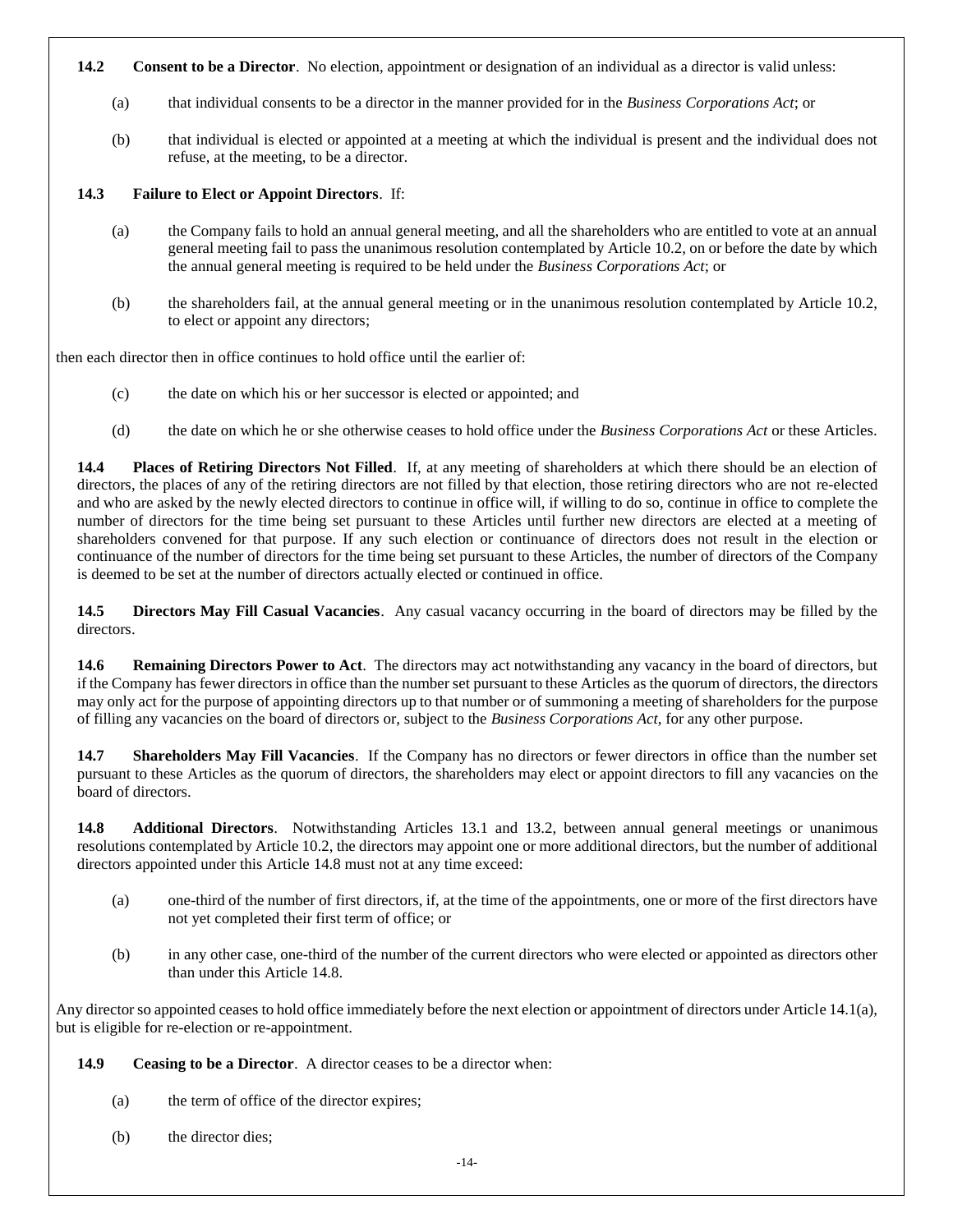- (c) the director resigns as a director by notice in writing provided to the Company or a lawyer for the Company; or
- (d) the director is removed from office pursuant to Articles [14.10](#page-20-0) or [14.11.](#page-20-1)

<span id="page-20-0"></span>**14.10 Removal of Director by Shareholders**. The Company may remove any director before the expiration of his or her term of office by special resolution. In that event, the shareholders may elect, or appoint by ordinary resolution, a director to fill the resulting vacancy. If the shareholders do not elect or appoint a director to fill the resulting vacancy contemporaneously with the removal, then the directors may appoint or the shareholders may elect, or appoint by ordinary resolution, a director to fill that vacancy.

<span id="page-20-1"></span>**14.11 Removal of Director by Directors**. The directors may remove any director before the expiration of his or her term of office if the director is convicted of an indictable offence, or if the director ceases to be qualified to act as a director of a company and does not promptly resign, and the directors may appoint a director to fill the resulting vacancy.

#### **PART 15 POWERS AND DUTIES OF DIRECTORS**

**15.1 Powers of Management**. The directors must, subject to the *Business Corporations Act* and these Articles, manage or supervise the management of the business and affairs of the Company and have the authority to exercise all such powers of the Company as are not, by the *Business Corporations Act* or by these Articles, required to be exercised by the shareholders of the Company.

**15.2 Appointment of Attorney of Company**. The directors exclusively may from time to time, by power of attorney or other instrument, under seal if so required by law, appoint any person to be the attorney of the Company for such purposes, and with such powers, authorities and discretions (not exceeding those vested in or exercisable by the directors under these Articles and excepting the power to fill vacancies in the board of directors, to remove a director, to change the membership of, or fill vacancies in, any committee of the directors, to appoint or remove officers appointed by the directors and to declare dividends) and for such period, and with such remuneration and subject to such conditions as the directors may think fit. Any such power of attorney may contain such provisions for the protection or convenience of persons dealing with such attorney as the directors think fit. Any such attorney may be authorized by the directors to sub-delegate all or any of the powers, authorities and discretions for the time being vested in him or her.

#### **PART 16 DISCLOSURE OF INTEREST OF DIRECTORS**

**16.1 Obligation to Account for Profits**. A director or senior officer who holds a disclosable interest (as that term is used in the *Business Corporations Act*) in a contract or transaction into which the Company has entered or proposes to enter is liable to account to the Company for any profit that accrues to the director or senior officer under or as a result of the contract or transaction only if and to the extent provided in the *Business Corporations Act*.

**16.2 Restrictions on Voting by Reason of Interest**. A director who holds a disclosable interest in a contract or transaction into which the Company has entered or proposes to enter is not entitled to vote on any directors' resolution to approve that contract or transaction, unless all the directors have a disclosable interest in that contract or transaction, in which case any or all of those directors may vote on such resolution.

**16.3 Interested Director Counted in Quorum**. A director who holds a disclosable interest in a contract or transaction into which the Company has entered or proposes to enter and who is present at the meeting of directors at which the contract or transaction is considered for approval may be counted in the quorum at the meeting whether or not the director votes on any or all of the resolutions considered at the meeting.

**16.4 Disclosure of Conflict of Interest or Property**. A director or senior officer who holds any office or possesses any property, right or interest that could result, directly or indirectly, in the creation of a duty or interest that materially conflicts with that individual's duty or interest as a director or senior officer, must disclose the nature and extent of the conflict as required by the *Business Corporations Act*.

**16.5 Director Holding Other Office in the Company**. A director may hold any office or place of profit with the Company, other than the office of auditor of the Company, in addition to his or her office of director for the period and on the terms (as to remuneration or otherwise) that the directors may determine.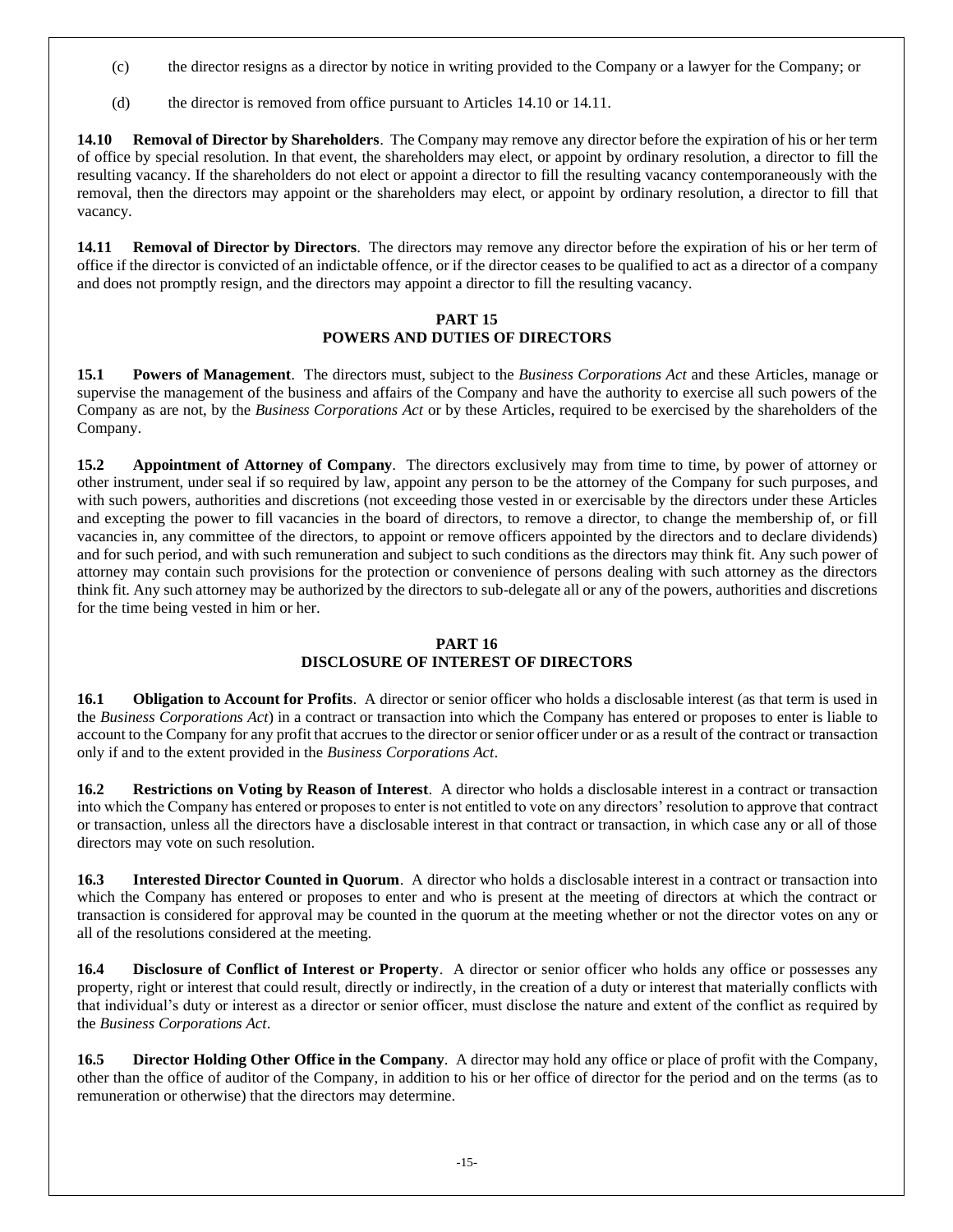**16.6 No Disqualification**. No director or intended director is disqualified by his or her office from contracting with the Company either with regard to the holding of any office or place of profit the director holds with the Company or as vendor, purchaser or otherwise, and no contract or transaction entered into by or on behalf of the Company in which a director is in any way interested is liable to be voided for that reason.

**16.7 Professional Services by Director or Officer**. Subject to the *Business Corporations Act*, a director or officer, or any person in which a director or officer has an interest, may act in a professional capacity for the Company, except as auditor of the Company, and the director or officer or such person is entitled to remuneration for professional services as if that director or officer were not a director or officer.

**16.8 Director or Officer in Other Corporations**. A director or officer may be or become a director, officer or employee of, or otherwise interested in, any person in which the Company may be interested as a shareholder or otherwise, and, subject to the *Business Corporations Act*, the director or officer is not accountable to the Company for any remuneration or other benefits received by him or her as director, officer or employee of, or from his or her interest in, such other person.

#### **PART 17 PROCEEDINGS OF DIRECTORS**

<span id="page-21-1"></span>**17.1 Meetings of Directors**. The directors may meet together for the conduct of business, adjourn and otherwise regulate their meetings as they think fit, and meetings of the board held at regular intervals may be held at the place, at the time and on the notice, if any, that the board may by resolution from time to time determine.

**17.2 Voting at Meetings**. Questions arising at any meeting of directors are to be decided by a majority of votes and, in the case of an equality of votes, the chair of the meeting does not have a second or casting vote.

**17.3 Chair of Meetings**. Meetings of directors are to be chaired by:

- (a) the chair of the board, if any;
- (b) in the absence of the chair of the board, the president, if any, if the president is a director; or
- (c) any other director chosen by the directors if:
	- (i) neither the chair of the board nor the president, if a director, is present at the meeting within 15 minutes after the time set for holding the meeting;
	- (ii) neither the chair of the board nor the president, if a director, is willing to chair the meeting; or
	- (iii) the chair of the board and the president, if a director, have advised the secretary, if any, or any other director, that they will not be present at the meeting.

<span id="page-21-0"></span>**17.4 Meetings by Telephone or Other Communications Medium**. A director may participate in a meeting of the directors or of any committee of the directors in person or by telephone or other communications medium if all directors participating in the meeting, whether in person or by telephone or other communications medium, are able to communicate with each other. A director who participates in a meeting in a manner contemplated by this Article [17.4](#page-21-0) is deemed for all purposes of the *Business Corporations Act* and these Articles to be present at the meeting and to have agreed to participate in that manner.

**17.5 Calling of Meetings**. A director may, and the secretary or an assistant secretary, if any, on the request of a director must, call a meeting of the directors at any time.

**17.6 Notice of Meetings**. Other than for meetings held at regular intervals as determined by the directors pursuant to Article [17.1,](#page-21-1) reasonable notice of each meeting of the directors, specifying the place, day and time of that meeting must be given to each of the directors by any method set out in Article [23.1](#page-25-0) or orally or by telephone.

**17.7 When Notice Not Required**. It is not necessary to give notice of a meeting of the directors to a director if:

- (a) the meeting is to be held immediately following a meeting of shareholders at which that director was elected or appointed or is the meeting of the directors at which that director is appointed; or
- (b) the director has waived notice of the meeting.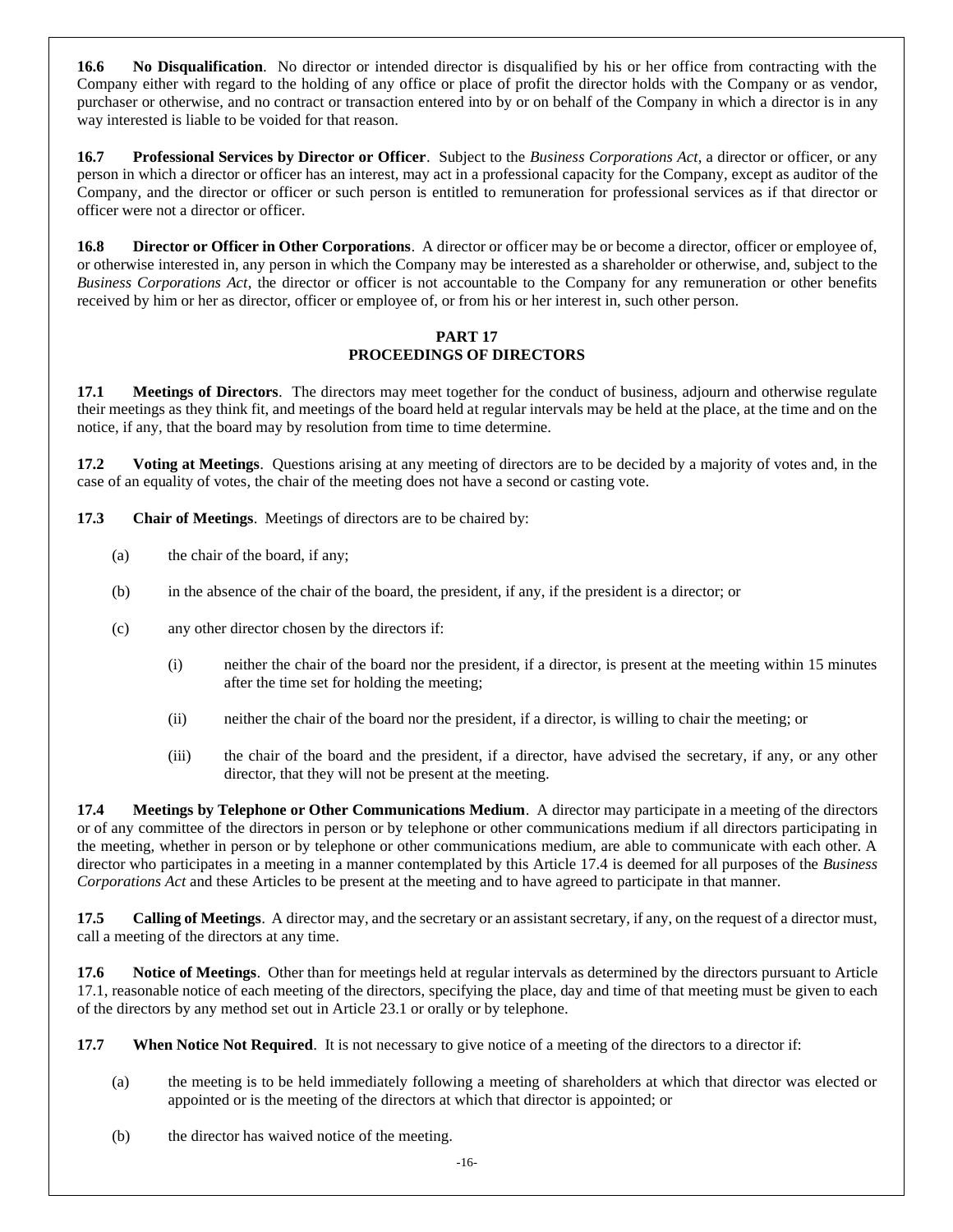**17.8 Meeting Valid Despite Failure to Give Notice**. The accidental omission to give notice of any meeting of directors to any director, or the non-receipt of any notice by any director, does not invalidate any proceedings at that meeting.

**17.9 Waiver of Notice of Meetings**. Any director may file with the Company a document signed by the director waiving notice of any past, present or future meeting of the directors and may at any time withdraw that waiver with respect to meetings of the directors held after that withdrawal. After sending a waiver with respect to all future meetings of the directors, and until that waiver is withdrawn, no notice of any meeting of the directors need be given to that director and all meetings of the directors so held are deemed not to be improperly called or constituted by reason of notice not having been given to such director.

**17.10 Quorum**. The quorum necessary for the transaction of the business of the directors may be set by the directors and, if not so set, is deemed to be set at a majority of the directors or, if the number of directors is set at one, is deemed to be set at one director, and that director may constitute a meeting.

**17.11 Validity of Acts Where Appointment Defective**. Subject to the *Business Corporations Act*, an act of a director or officer is not invalid merely because of an irregularity in the election or appointment or a defect in the qualification of that director or officer.

<span id="page-22-0"></span>**17.12 Consent Resolutions in Writing**. A resolution of the directors or of any committee of the directors consented to in writing by all of the directors entitled to vote on it, whether by signed document, fax, email or any other method of transmitting legibly recorded messages, is as valid and effective as if it had been passed at a meeting of the directors or of the committee of the directors duly called and held. Such resolution may be in two or more counterparts which together are deemed to constitute one resolution in writing. A resolution passed in that manner is effective on the date stated in the resolution or, if no date is stated in the resolution, on the latest date stated on any counterpart. A resolution of the directors or of any committee of the directors passed in accordance with this Article [17.12](#page-22-0) is deemed to be a proceeding at a meeting of directors or of the committee of the directors and to be as valid and effective as if it had been passed at a meeting of the directors or of the committee of the directors that satisfies all the requirements of the *Business Corporations Act* and all the requirements of these Articles relating to meetings of the directors or of a committee of the directors.

#### **PART 18 EXECUTIVE AND OTHER COMMITTEES**

<span id="page-22-1"></span>**18.1 Appointment and Powers of Executive Committee**. The directors may, by resolution, appoint an executive committee consisting of the director or directors that they consider appropriate, and this committee has, during the intervals between meetings of the board of directors, all of the directors' powers, except:

- (a) the power to fill vacancies in the board of directors;
- (b) the power to remove a director;
- (c) the power to change the membership of, or fill vacancies in, any committee of the directors; and
- (d) such other powers, if any, as may be set out in the resolution or any subsequent directors' resolution.

<span id="page-22-2"></span>**18.2 Appointment and Powers of Other Committees**. The directors may, by resolution,

- (a) appoint one or more committees (other than the executive committee) consisting of the director or directors that they consider appropriate;
- (b) delegate to a committee appointed under paragraph (a) any of the directors' powers, except:
	- (i) the power to fill vacancies in the board of directors;
	- (ii) the power to remove a director;
	- (iii) the power to change the membership of, or fill vacancies in, any committee of the board, and
	- (iv) the power to appoint or remove officers appointed by the board; and
- (c) make any delegation referred to in paragraph (b) subject to the conditions set out in the resolution.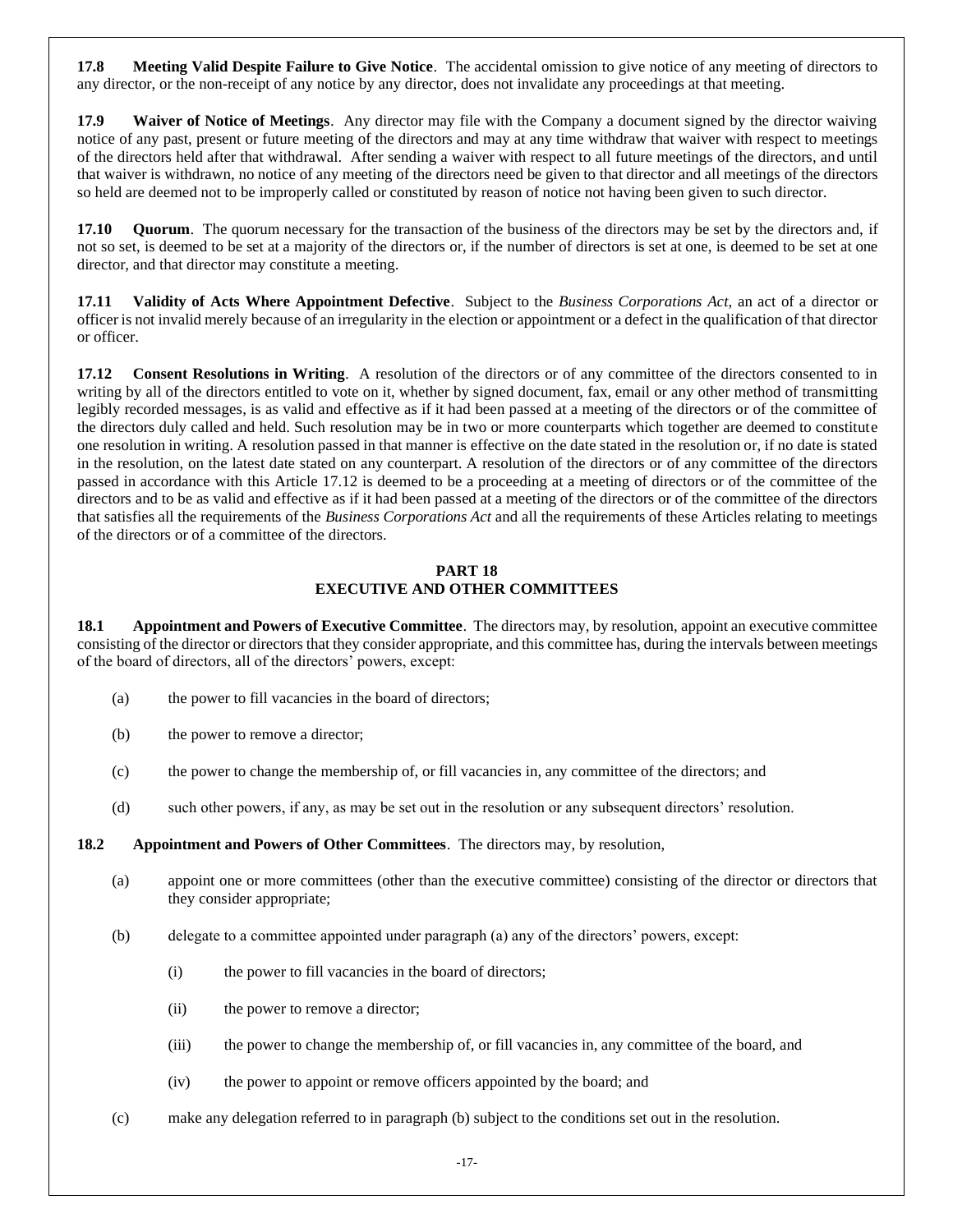<span id="page-23-0"></span>**18.3 Obligations of Committee**. Any committee appointed under Articles [18.1](#page-22-1) or [18.2,](#page-22-2) in the exercise of the powers delegated to it, must

- (a) conform to any rules that may from time to time be imposed on it by the directors; and
- (b) report every act or thing done in exercise of those powers as the directors may require.

**18.4 Powers of Board**. The directors may, at any time, with respect to a committee appointed under Articles [18.1](#page-22-1) o[r 18.2:](#page-22-2)

- (a) revoke or alter the authority given to a committee, or override a decision made by a committee, except as to acts done before such revocation, alteration or overriding;
- (b) terminate the appointment of, or change the membership of, a committee; and
- (c) fill vacancies on a committee.

**18.5 Committee Meetings**. Subject to Articl[e 18.3\(a\)](#page-23-0) and unless the directors otherwise provide in the resolution appointing the committee or in any subsequent resolution, with respect to a committee appointed under Articles [18.1](#page-22-1) or [18.2:](#page-22-2)

- (a) the committee may meet and adjourn as it thinks proper;
- (b) the committee may elect a chair of its meetings but, if no chair of the meeting is elected, or if at any meeting the chair of the meeting is not present within 15 minutes after the time set for holding the meeting, the directors present who are members of the committee may choose one of their number to chair the meeting;
- (c) a majority of the members of a directors' committee constitutes a quorum of the committee; and
- (d) questions arising at any meeting of the committee are determined by a majority of votes of the members present, and in case of an equality of votes, the chair of the meeting has no second or casting vote.

#### **PART 19 OFFICERS**

**19.1 Appointment of Officers**. The directors may, from time to time, appoint such officers, if any, as the directors determine, and the directors may, at any time, terminate any such appointment.

- **19.2 Functions, Duties and Powers of Officers**. The directors may, for each officer:
	- (a) determine the functions and duties of the officer;
	- (b) entrust to and confer on the officer any of the powers exercisable by the directors on such terms and conditions and with such restrictions as the directors think fit; and
	- (c) revoke, withdraw, alter or vary all or any of the functions, duties and powers of the officer.

**19.3 Qualifications**. No officer may be appointed unless that officer is qualified in accordance with the *Business Corporations Act*. One person may hold more than one position as an officer of the Company. Any officer need not be a director.

**19.4 Remuneration**. All appointments of officers are to be made on the terms and conditions and at the remuneration (whether by way of salary, fee, commission, participation in profits or otherwise) that the directors think fit and are subject to termination at the pleasure of the directors, and an officer may in addition to such remuneration be entitled to receive, after he or she ceases to hold such office or leaves the employment of the Company, a pension or gratuity.

#### **PART 20 INDEMNIFICATION**

**20.1 Definitions**. In this Part 20: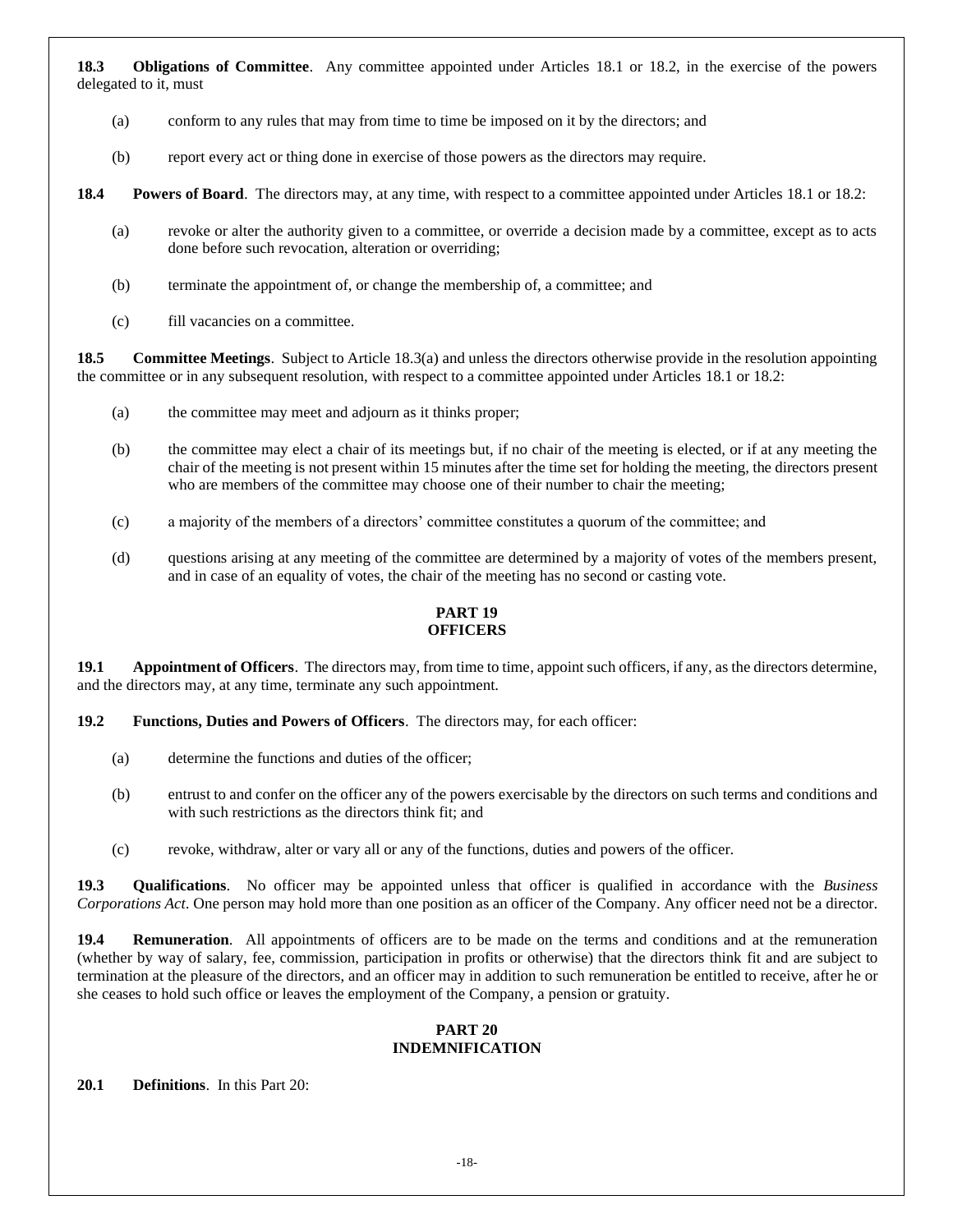- (a) "eligible penalty" means a judgment, penalty or fine awarded or imposed in, or an amount paid in settlement of, an eligible proceeding;
- (b) "eligible proceeding" means a legal proceeding or investigative action, whether current, threatened, pending or completed, in which a director, former director of the Company or an affiliate of the Company (an "eligible party") or any of the heirs and legal personal representatives of the eligible party, by reason of the eligible party being or having been a director of the Company or an affiliate of the Company:
	- (i) is or may be joined as a party; or
	- (ii) is or may be liable for or in respect of a judgment, penalty or fine in, or expenses related to, the proceeding;
- (c) "expenses" has the meaning set out in the *Business Corporations Act*.

<span id="page-24-0"></span>**20.2 Mandatory Indemnification of Directors and Former Directors**. Subject to the *Business Corporations Act*, the Company must indemnify and advance expenses of a director or former director of the Company and his or her heirs and legal personal representatives against all eligible penalties to which such person is or may be liable, and the Company must, after the final disposition of an eligible proceeding, pay the expenses actually and reasonably incurred by such person in respect of that proceeding. Each director is deemed to have contracted with the Company on the terms of the indemnity contained in this Article [20.2.](#page-24-0)

**20.3 Indemnification of Other Persons**. Subject to any restrictions in the *Business Corporations Act*, the Company may indemnify any person.

**20.4 Non-Compliance with** *Business Corporations Act*. The failure of a director or former director of the Company to comply with the *Business Corporations Act* or these Articles does not invalidate any indemnity to which he or she is entitled under this Part.

**20.5 Company May Purchase Insurance**. The Company may purchase and maintain insurance for the benefit of any person (or his or her heirs or legal personal representatives) who:

- (a) is or was a director, officer, employee or agent of the Company;
- (b) is or was a director, officer, employee or agent of a corporation at a time when the corporation is or was an affiliate of the Company;
- (c) at the request of the Company, is or was a director, officer, employee or agent of a corporation or of a partnership, trust, joint venture or other unincorporated entity;
- (d) at the request of the Company, holds or held a position equivalent to that of a director or officer of a partnership, trust, joint venture or other unincorporated entity;

<span id="page-24-1"></span>against any liability incurred by him or her as such director, officer, employee or agent or person who holds or held such equivalent position.

#### **PART 21 DIVIDENDS**

**21.1 Payment of Dividends Subject to Special Rights**. The provisions of this [Part 21](#page-24-1) are subject to the rights, if any, of shareholders holding shares with special rights as to dividends.

<span id="page-24-2"></span>**21.2 Declaration of Dividends**. Subject to the *Business Corporations Act*, the directors may from time to time declare and authorize payment of such dividends as they may deem advisable.

**21.3 No Notice Required**. The directors need not give notice to any shareholder of any declaration under Article [21.2.](#page-24-2)

**21.4 Record Date**. The directors may set a date as the record date for the purpose of determining shareholders entitled to receive payment of a dividend. The record date must not precede the date on which the dividend is to be paid by more than two months. If no record date is set, the record date is 5 p.m. on the date on which the directors pass the resolution declaring the dividend.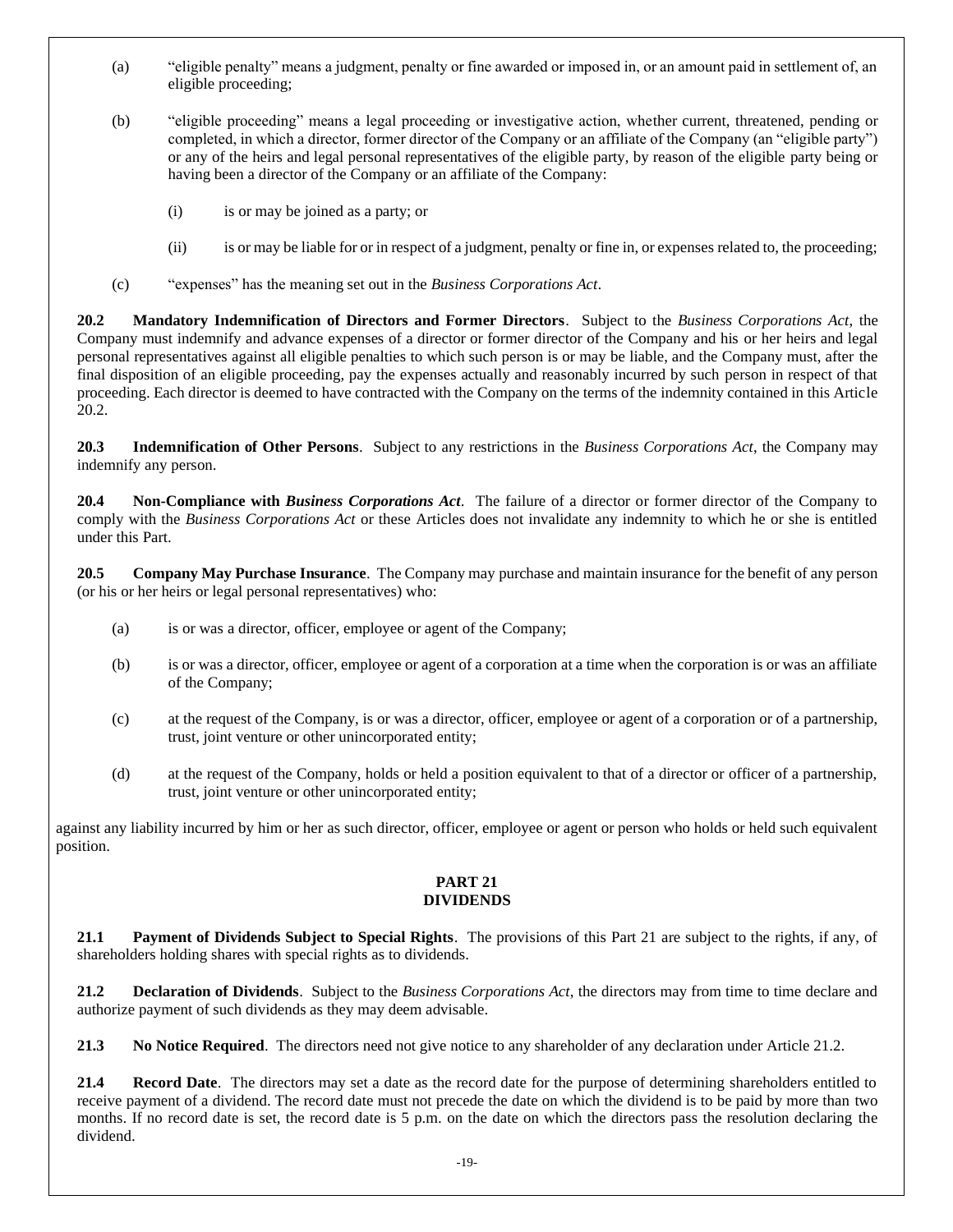<span id="page-25-1"></span>**21.5 Manner of Paying Dividend**. A resolution declaring a dividend may direct payment of the dividend wholly or partly by the distribution of specific assets or of paid up shares or of bonds, debentures or other securities of the Company, or in any one or more of those ways.

**21.6 Settlement of Difficulties**. If any difficulty arises in regard to a distribution under Articl[e 21.5,](#page-25-1) the directors may settle the difficulty as they deem advisable, and, in particular, may:

- (a) set the value for distribution of specific assets;
- (b) determine that cash payments in substitution for all or any part of the specific assets to which any shareholders are entitled may be made to any shareholders on the basis of the value so fixed in order to adjust the rights of all parties; and
- (c) vest any such specific assets in trustees for the persons entitled to the dividend.

**21.7 When Dividend Payable**. Any dividend may be made payable on such date as is fixed by the directors.

**21.8 Dividends to be Paid in Accordance with Number of Shares**. All dividends on shares of any class or series of shares must be declared and paid according to the number of such shares held.

**21.9 Receipt by Joint Shareholders**. If several persons are joint shareholders of any share, any one of them may give an effective receipt for any dividend, bonus or other money payable in respect of the share.

**21.10 Dividend Bears No Interest**. No dividend bears interest against the Company.

**21.11 Fractional Dividends**. If a dividend to which a shareholder is entitled includes a fraction of the smallest monetary unit of the currency of the dividend, that fraction may be disregarded in making payment of the dividend and that payment represents full payment of the dividend.

**21.12 Payment of Dividends**. Any dividend or other distribution payable in cash in respect of shares may be paid by cheque, made payable to the order of the person to whom it is sent, and mailed to the address of the shareholder, or in the case of joint shareholders, to the address of the joint shareholder who is first named on the central securities register, or to the person and to the address the shareholder or joint shareholders may direct in writing. The mailing of such cheque will, to the extent of the sum represented by the cheque (plus the amount of the tax required by law to be deducted), discharge all liability for the dividend unless such cheque is not paid on presentation or the amount of tax so deducted is not paid to the appropriate taxing authority.

**21.13 Capitalization of Surplus**. Notwithstanding anything contained in these Articles, the directors may from time to time capitalize any surplus of the Company and may from time to time issue, as fully paid, shares or any bonds, debentures or other securities of the Company as a dividend representing the surplus or any part of the surplus.

#### **PART 22 DOCUMENTS, RECORDS AND REPORTS**

**22.1 Recording of Financial Affairs**. The directors must cause adequate accounting records to be kept to record properly the financial affairs and condition of the Company and to comply with the provisions of the *Business Corporations Act*.

**22.2 Inspection of Accounting Records**. Unless the directors determine otherwise, or unless otherwise determined by ordinary resolution, no shareholder of the Company is entitled to inspect or obtain a copy of any accounting records of the Company.

**22.3 Remuneration of Auditors**. The remuneration of the auditors, if any, shall be set by the directors regardless of whether the auditor is appointed by the shareholders, by the directors or otherwise. For greater certainty, the directors may delegate to the audit committee or other committee the power to set the remuneration of the auditors.

#### **PART 23 NOTICES**

<span id="page-25-0"></span>**23.1 Method of Giving Notice**. Unless the *Business Corporations Act* or these Articles provides otherwise, a notice, statement, report or other record required or permitted by the *Business Corporations Act* or these Articles to be sent by or to a person may be sent by any one of the following methods: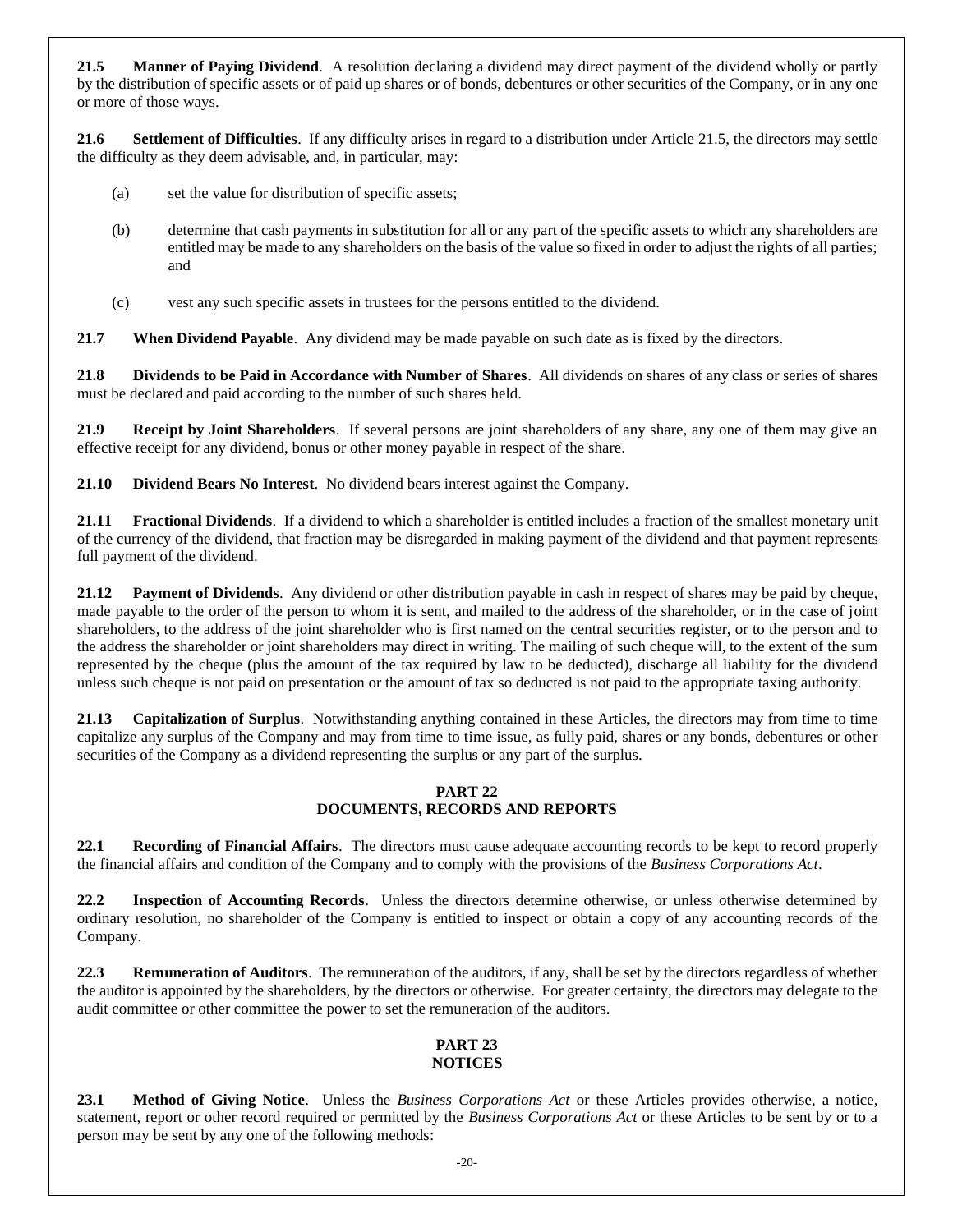- (a) mail addressed to the person at the applicable address for that person as follows:
	- (i) for a record mailed to a shareholder, the shareholder's registered address;
	- (ii) for a record mailed to a director or officer, the prescribed address for mailing shown for the director or officer in the records kept by the Company or the mailing address provided by the recipient for the sending of that record or records of that class;
	- (iii) in any other case, the mailing address of the intended recipient;
- (b) delivery at the applicable address for that person as follows, addressed to the person:
	- (i) for a record delivered to a shareholder, the shareholder's registered address;
	- (ii) for a record delivered to a director or officer, the prescribed address for delivery shown for the director or officer in the records kept by the Company or the delivery address provided by the recipient for the sending of that record or records of that class;
	- (iii) in any other case, the delivery address of the intended recipient;
- (c) sending the record by fax to the fax number provided by the intended recipient for the sending of that record or records of that class;
- (d) sending the record, or a reference providing the intended recipient with immediate access to the record, by electronic communication to an address provided by the intended recipient for the sending of that record or records of that class;
- (e) sending the record by any method of transmitting legibly recorded messages, including without limitation by digital medium, magnetic medium, optical medium, mechanical reproduction or graphic imaging, to an address provided by the intended recipient for the sending of that record or records of that class; or
- (f) physical delivery to the intended recipient.

**23.2 Deemed Receipt**. A record that is mailed to a person by ordinary mail to the applicable address for that person referred to in Article [23.1](#page-25-0) is deemed to be received by the person to whom it was mailed on the day, Saturdays, Sundays and holidays excepted, following the date of mailing. Any demand, notice or other communication given by personal delivery will be conclusively deemed to have been given on the day of actual delivery thereof and, if given by electronic communication, on the day of transmittal thereof if given during statutory business hours on the day which statutory business hours next occur if not given during such hours on any day.

**23.3 Certificate of Sending**. A certificate signed by the secretary, if any, or other officer of the Company or of any other corporation acting in that behalf for the Company stating that a notice, statement, report or other record was addressed as required by Article [23.1,](#page-25-0) prepaid and mailed or otherwise sent as permitted by Article [23.1](#page-25-0) is conclusive evidence of that fact.

**23.4 Notice to Joint Shareholders**. A notice, statement, report or other record may be provided by the Company to the joint shareholders of a share by providing the notice to the joint shareholder first named in the central securities register in respect of the share.

**23.5 Notice to Trustees**. A notice, statement, report or other record may be provided by the Company to the persons entitled to a share in consequence of the death, bankruptcy or incapacity of a shareholder by:

- (a) mailing the record, addressed to them:
	- (i) by name, by the title of the legal personal representative of the deceased or incapacitated shareholder, by the title of trustee of the bankrupt shareholder or by any similar description; and
	- (ii) at the address, if any, supplied to the Company for that purpose by the persons claiming to be so entitled; or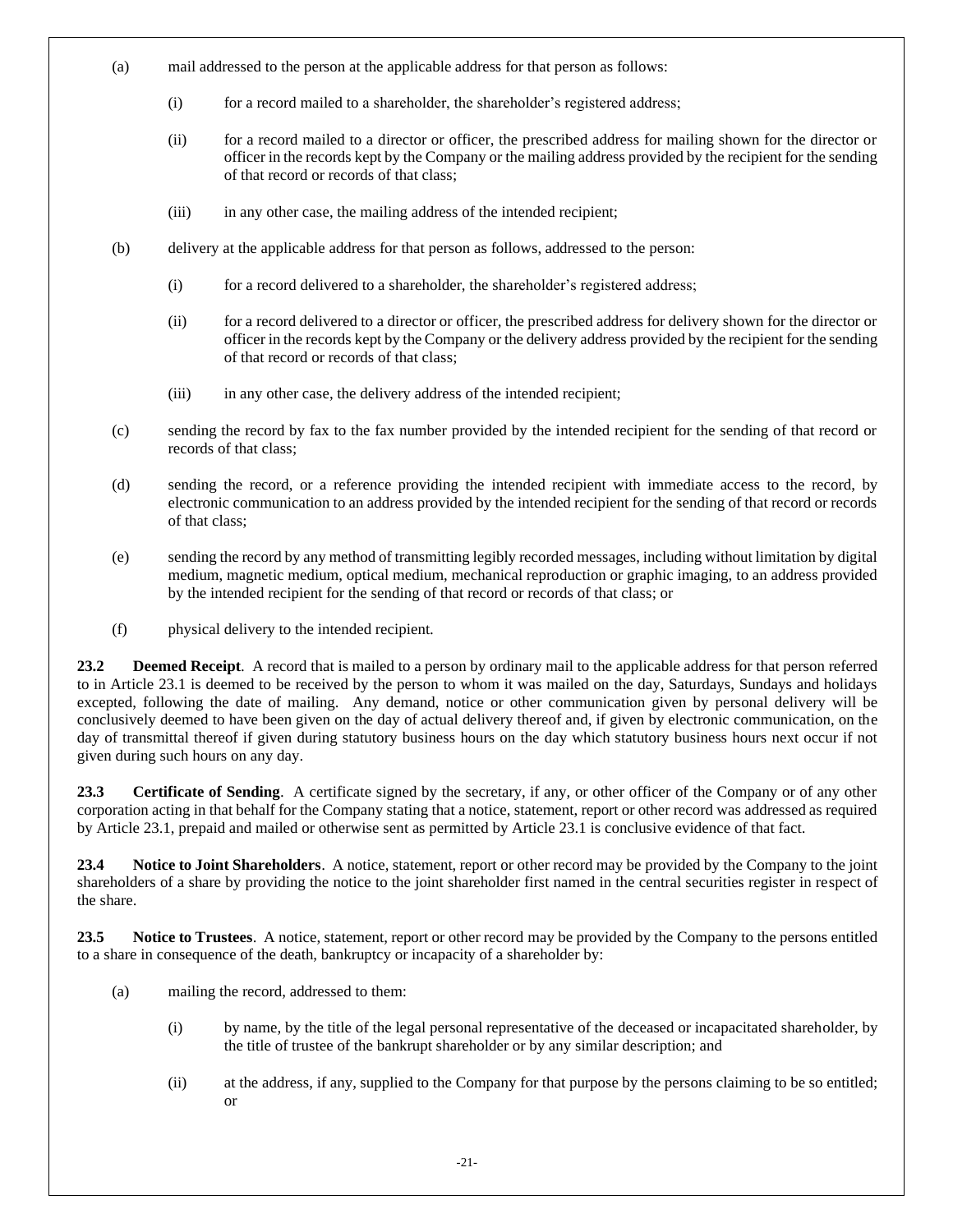(b) if an address referred to in paragraph (a)(ii) has not been supplied to the Company, by giving the notice in a manner in which it might have been given if the death, bankruptcy or incapacity had not occurred.

#### **PART 24 SEAL**

<span id="page-27-2"></span>**24.1 Who May Attest Seal**. Except as provided in Articles [24.2](#page-27-0) and [24.3,](#page-27-1) the Company's seal, if any, must not be impressed on any record except when that impression is attested by the signature or signatures of:

- (a) any two directors;
- (b) any officer, together with any director;
- (c) if the Company only has one director, that director; or
- (d) any one or more directors or officers or persons as may be determined by resolution of the directors.

<span id="page-27-0"></span>**24.2 Sealing Copies**. For the purpose of certifying under seal a certificate of incumbency of the directors or officers of the Company or a true copy of any resolution or other document, despite Article [24.1,](#page-27-2) the impression of the seal may be attested by the signature of any director or officer.

<span id="page-27-1"></span>**24.3 Mechanical Reproduction of Seal**. The directors may authorize the seal to be impressed by third parties on share certificates or bonds, debentures or other securities of the Company as they may determine appropriate from time to time. To enable the seal to be impressed on any share certificates or bonds, debentures or other securities of the Company, whether in definitive or interim form, on which facsimiles of any of the signatures of the directors or officers of the Company are, in accordance with the *Business Corporations Act* or these Articles, printed or otherwise mechanically reproduced, there may be delivered to the person employed to engrave, lithograph or print such definitive or interim share certificates or bonds, debentures or other securities one or more unmounted dies reproducing the seal and the chair of the board or any senior officer together with the secretary, treasurer, secretary-treasurer, an assistant secretary, an assistant treasurer or an assistant secretary-treasurer may in writing authorize such person to cause the seal to be impressed on such definitive or interim share certificates or bonds, debentures or other securities by the use of such dies. Share certificates or bonds, debentures or other securities to which the seal has been so impressed are for all purposes deemed to be under and to bear the seal impressed on them.

#### **PART 25 PROHIBITIONS**

<span id="page-27-3"></span>**25.1 Definitions**. In this [Part 25:](#page-27-3)

- (a) "designated security" means:
	- (i) a voting security of the Company;
	- (ii) a security of the Company that is not a debt security and that carries a residual right to participate in the earnings of the Company or, on the liquidation or winding up of the Company, in its assets; or
	- (iii) a security of the Company convertible, directly or indirectly, into a security described in paragraph (a) or (b);
- (b) "security" has the meaning assigned in the *Securities Act* (British Columbia);
- (c) "voting security" means a security of the Company that:
	- (i) is not a debt security, and
	- (ii) carries a voting right either under all circumstances or under some circumstances that have occurred and are continuing.
- **25.2 Application**. Article [25.3](#page-28-0) does not apply to the Company if and for so long as it is a public company.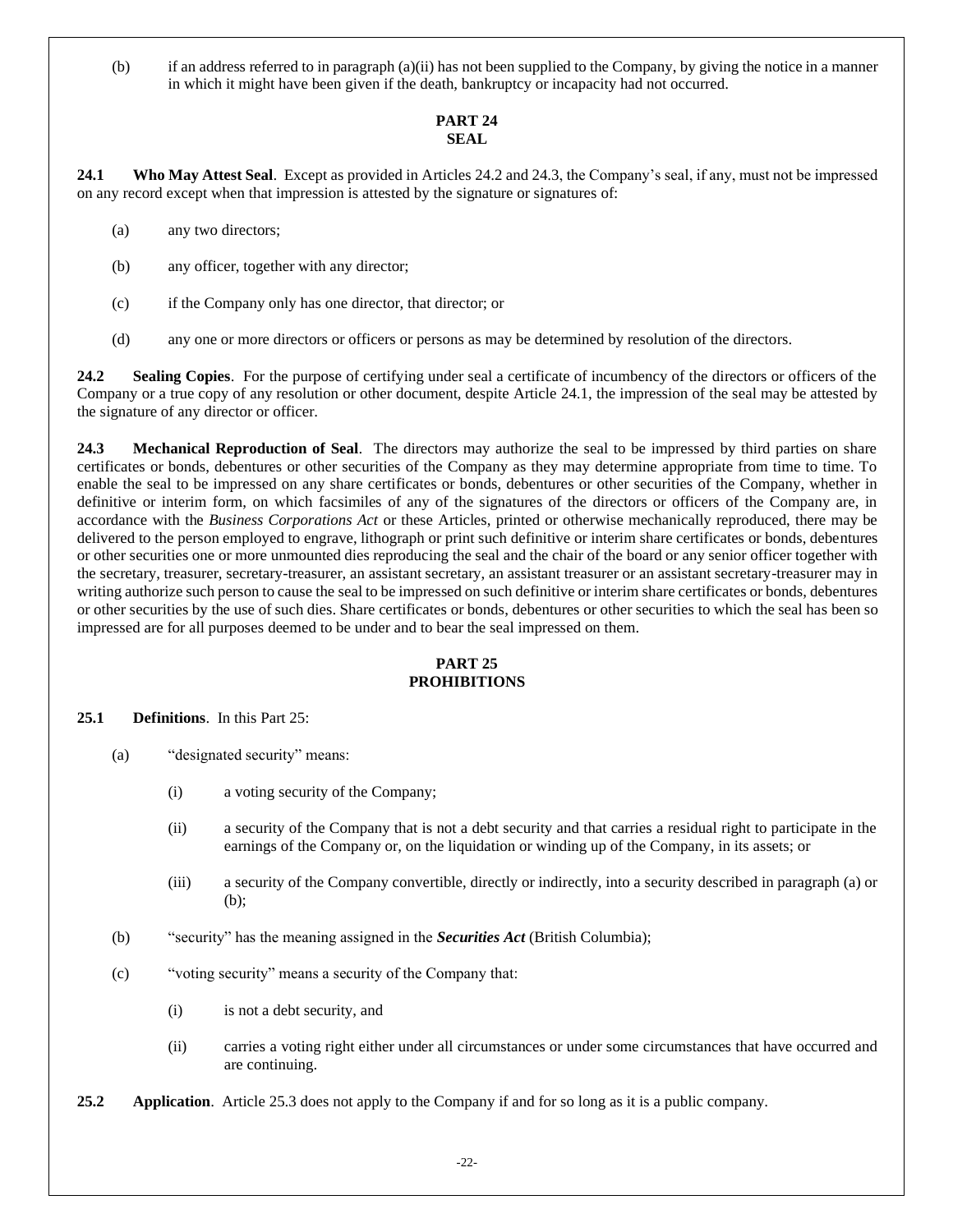<span id="page-28-0"></span>**25.3 Consent Required for Transfer of Shares or Designated Securities**. No share or designated security may be sold, transferred or otherwise disposed of without the consent of the directors and the directors are not required to give any reason for refusing to consent to any such sale, transfer or other disposition.

#### **PART 26 RIGHTS ATTACHED TO COMMON SHARES**

**26.1 Voting.** The holders of the Common shares shall be entitled to receive notice of and to attend all meetings of shareholders of the Company (other than a separate meeting of the holders of another class of shares) and shall have one vote for each Common share held.

**26.2 Dissolution.** In the event of the liquidation, dissolution or winding-up of the Company, whether voluntary or involuntary, or any other distribution of the assets of the Company among its shareholders for the purpose of winding-up its affairs, the holders of the Common shares shall, subject to the rights of holders of any other classes of shares of the Company ranking in priority to the Common shares, participate rateably with the holders of other classes of shares in the Company in equal amounts per share, without preference or distinction, in the remaining assets of the Company.

**26.3 Dividends.** The holders of the Common shares shall be entitled to receive and the Company shall pay thereon, as and when declared by the directors of the Company out of the monies of the Company properly available for the payment of dividends, dividends in such amount and in such form as the directors of the Company may from time to time determine.

#### **PART 27 STAKEHOLDER INTERESTS**

The directors may, when acting with a view to the best interests of the Company (the "Best Interests"), consider the short-term and long-term best interests of the Company, including, but not limited to, the interests of the Company's shareholders, employees, retirees and pensioners, suppliers, creditors and consumers, as well as the government and the environment (the "Stakeholders", each a "Stakeholder"), and the community and society in which the corporation operates, to inform their decisions.

In discharging his or her duties, and in determining what is in the best interests of the Company, each director may consider all of the Stakeholders and shall not be required to regard the interests of any particular Stakeholder as determinative.

Nothing referred to in this Part 27, express or implied, is intended to create or shall create or grant any right in or for any person other than a shareholder or any cause of action by or for any person other than a shareholder.

Notwithstanding the foregoing, any director is entitled to rely upon the definition of Best Interests in enforcing his or her rights hereunder, and under provincial law and such reliance shall not, absent another breach, be construed as a breach of a director's fiduciary duty of care, even in the context of a change in control transaction where, as a result of weighing other Stakeholders' interests, a director determines to accept an offer, between two competing offers, with a lower price per share.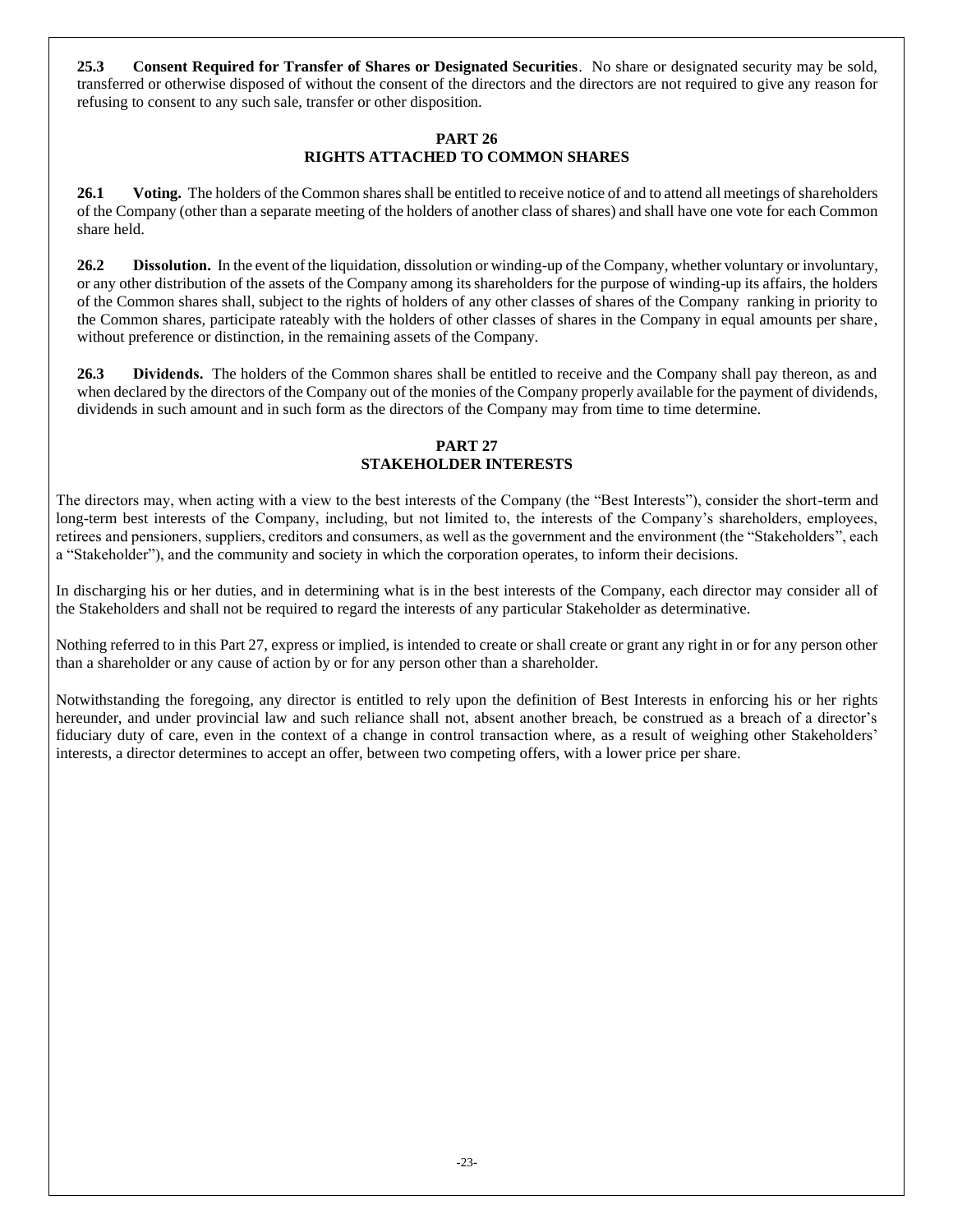#### **TABLE OF CONTENTS**

| 1.1  |  |
|------|--|
| 1.2  |  |
| 1.3  |  |
| 1.4  |  |
| 1.5  |  |
|      |  |
|      |  |
| 2.1  |  |
| 2.2  |  |
| 2.3  |  |
| 2.4  |  |
| 2.5  |  |
| 2.6  |  |
| 2.7  |  |
| 2.8  |  |
| 2.9  |  |
| 2.10 |  |
| 2.11 |  |
|      |  |
| 3.1  |  |
| 3.2  |  |
|      |  |
| 3.3  |  |
| 3.4  |  |
| 3.5  |  |
| 3.6  |  |
|      |  |
| 4.1  |  |
| 4.2  |  |
| 4.3  |  |
| 4.4  |  |
|      |  |
|      |  |
| 5.1  |  |
| 5.2  |  |
| 5.3  |  |
| 5.4  |  |
| 5.5  |  |
| 5.6  |  |
|      |  |
| 6.1  |  |
| 6.2  |  |
|      |  |
|      |  |
| 7.1  |  |
| 7.2  |  |
| 7.3  |  |
|      |  |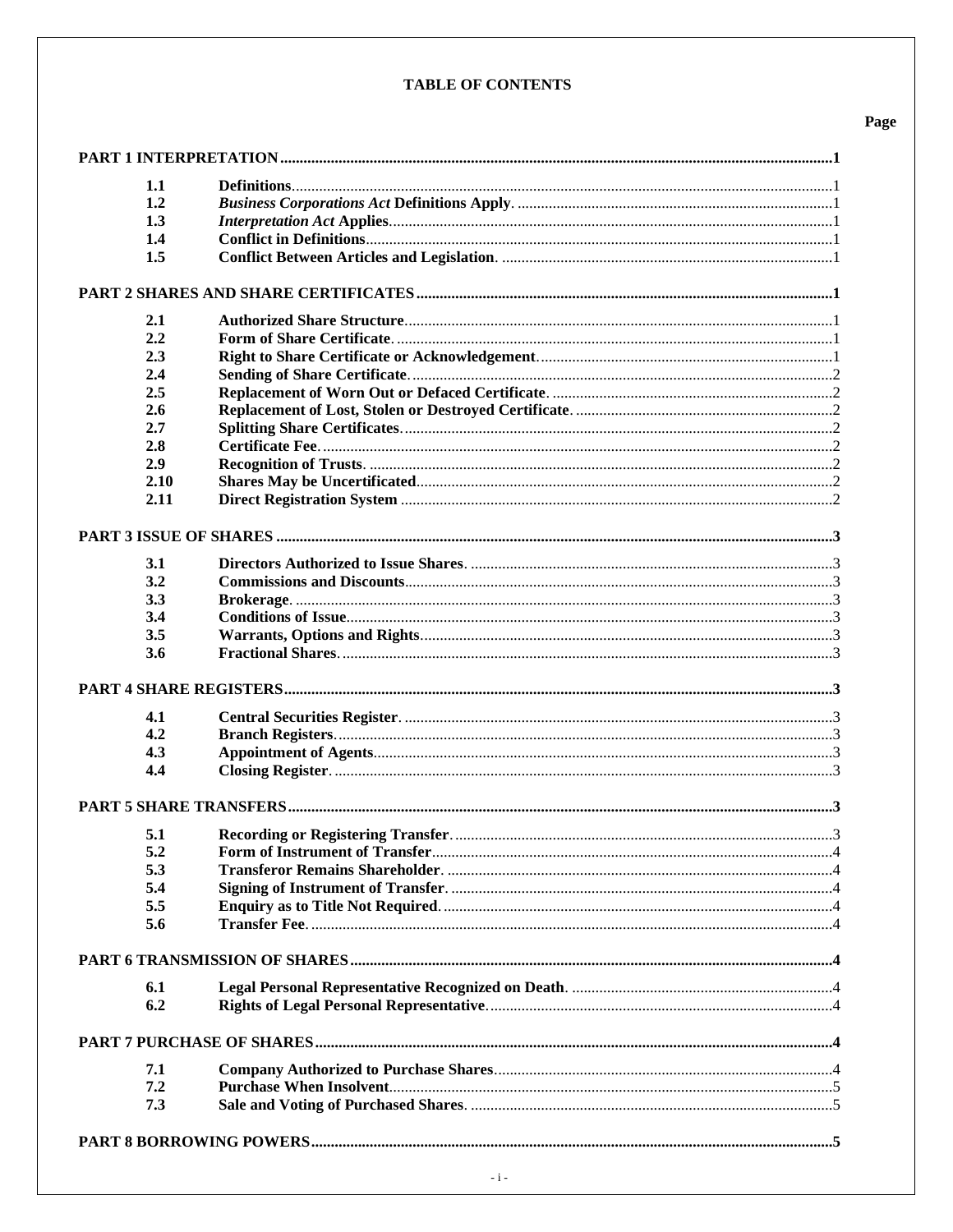| 8.1         |  |
|-------------|--|
| 8.2         |  |
| 8.3         |  |
|             |  |
| 9.1         |  |
| 9.2         |  |
| 9.3         |  |
| 9.4         |  |
| 9.5         |  |
| 9.6         |  |
|             |  |
| <b>10.1</b> |  |
| 10.2        |  |
| 10.3        |  |
| 10.4        |  |
| 10.5        |  |
| 10.6        |  |
| 10.7        |  |
| 10.8        |  |
| 10.9        |  |
|             |  |
| 11.1        |  |
| 11.2        |  |
| 11.3        |  |
| 11.4        |  |
| 11.5        |  |
| 11.6        |  |
| 11.7        |  |
| 11.8        |  |
| 11.9        |  |
| 11.10       |  |
| 11.11       |  |
| 11.12       |  |
| 11.13       |  |
| 11.14       |  |
| 11.15       |  |
| 11.16       |  |
| 11.17       |  |
| 11.18       |  |
| 11.19       |  |
| 11.20       |  |
| 11.21       |  |
| 11.22       |  |
| 11.23       |  |
| 11.24       |  |
|             |  |
| 12.1        |  |
| 12.2        |  |
| 12.3        |  |
| 12.4        |  |
| 12.5        |  |
|             |  |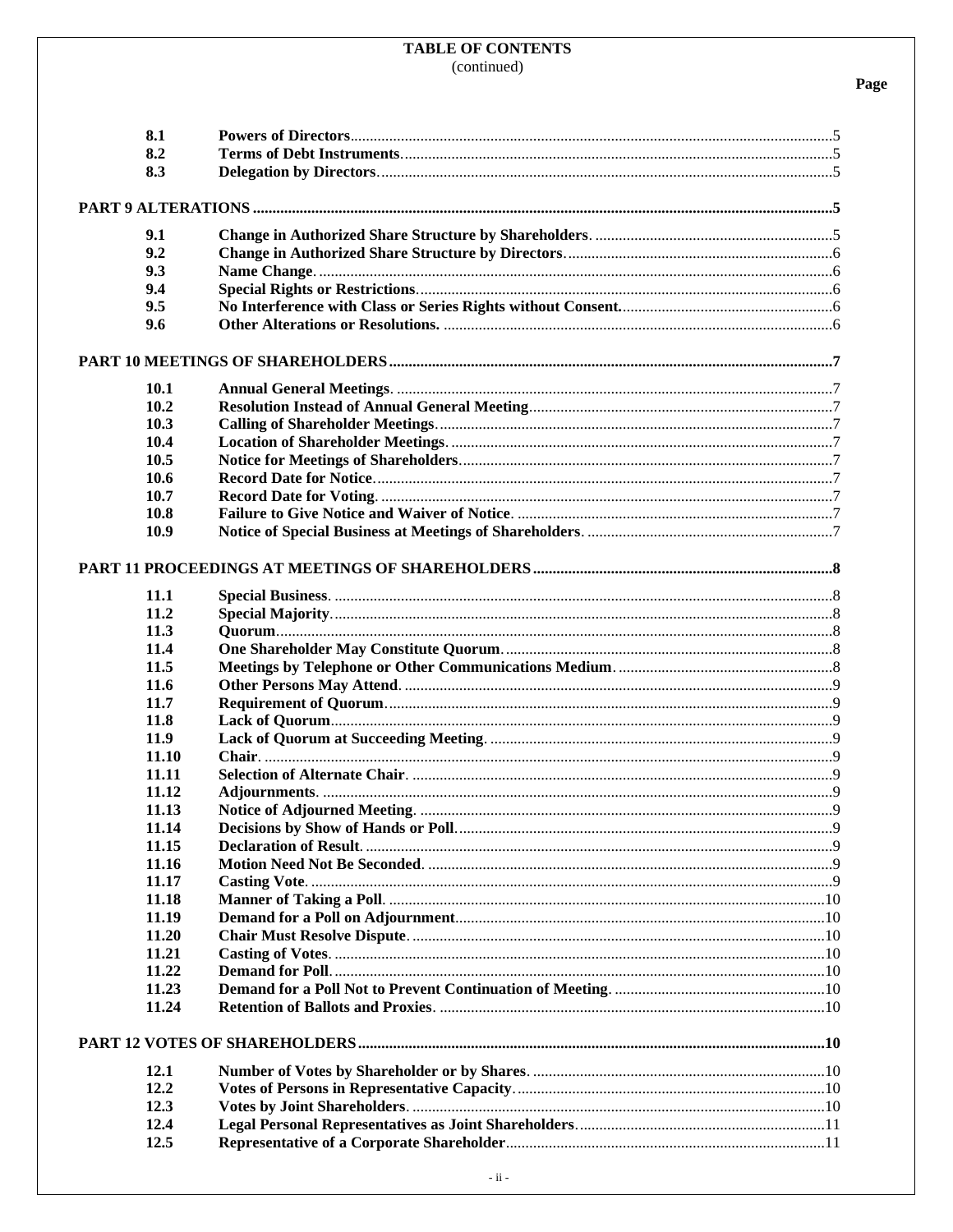| 12.6  |  |
|-------|--|
| 12.7  |  |
| 12.8  |  |
| 12.9  |  |
| 12.10 |  |
| 12.11 |  |
| 12.12 |  |
| 12.13 |  |
| 12.14 |  |
| 12.15 |  |
|       |  |
|       |  |
| 13.1  |  |
| 13.2  |  |
| 13.3  |  |
| 13.4  |  |
| 13.5  |  |
| 13.6  |  |
| 13.7  |  |
|       |  |
| 13.8  |  |
|       |  |
|       |  |
| 14.1  |  |
| 14.2  |  |
| 14.3  |  |
| 14.4  |  |
| 14.5  |  |
| 14.6  |  |
| 14.7  |  |
| 14.8  |  |
| 14.9  |  |
| 14.10 |  |
| 14.11 |  |
|       |  |
| 15.1  |  |
| 15.2  |  |
|       |  |
|       |  |
| 16.1  |  |
| 16.2  |  |
| 16.3  |  |
| 16.4  |  |
| 16.5  |  |
| 16.6  |  |
| 16.7  |  |
| 16.8  |  |
|       |  |
|       |  |
| 17.1  |  |
| 17.2  |  |
| 17.3  |  |
| 17.4  |  |
| 17.5  |  |
| 17.6  |  |
|       |  |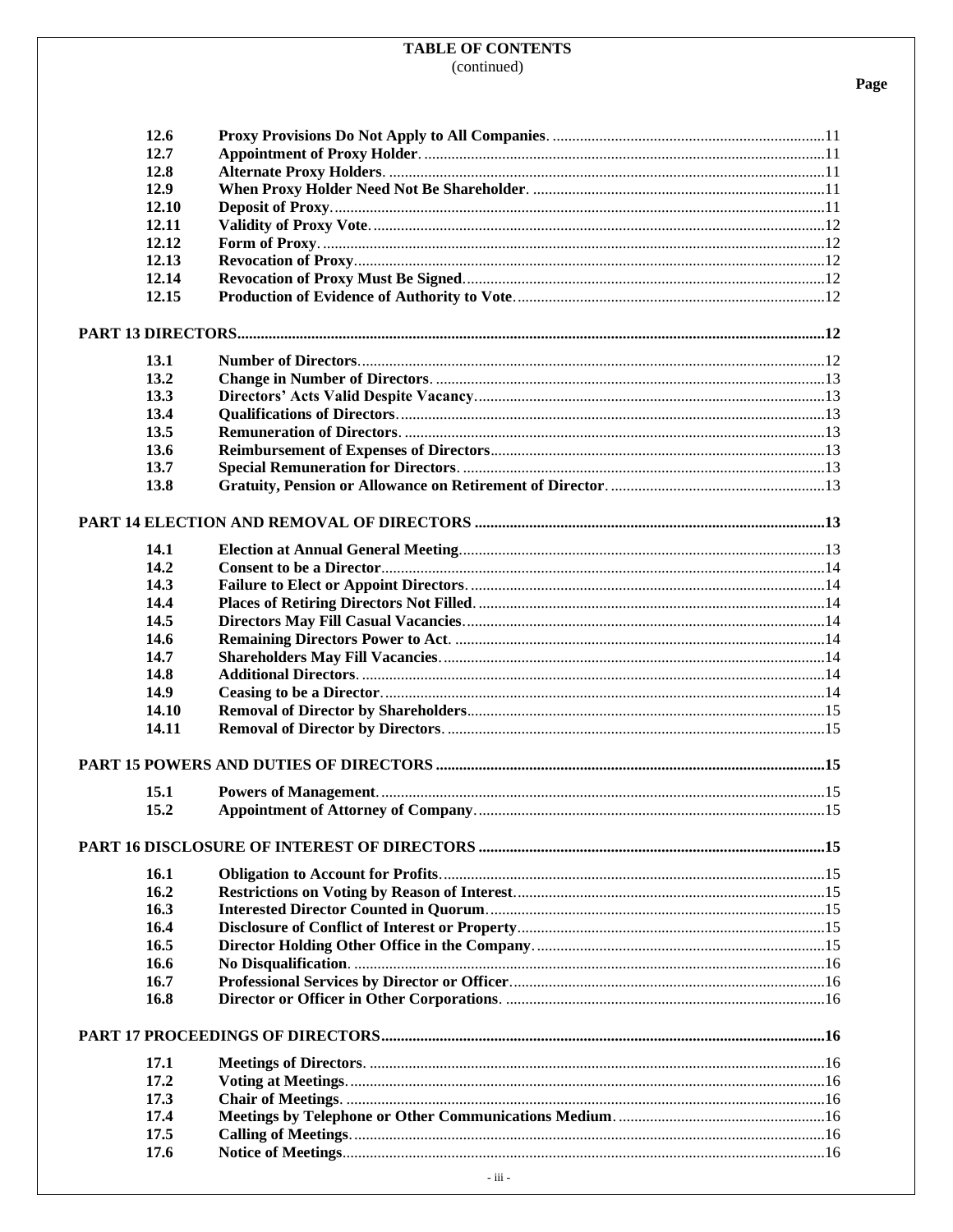| 17.7         |  |
|--------------|--|
| 17.8         |  |
| 17.9         |  |
| 17.10        |  |
| 17.11        |  |
| 17.12        |  |
|              |  |
|              |  |
| 18.1         |  |
| 18.2         |  |
| 18.3         |  |
| 18.4         |  |
| 18.5         |  |
|              |  |
|              |  |
| 19.1         |  |
| 19.2         |  |
| 19.3         |  |
| 19.4         |  |
|              |  |
|              |  |
| 20.1         |  |
| 20.2         |  |
| 20.3         |  |
| 20.4         |  |
| 20.5         |  |
|              |  |
| 21.1         |  |
| 21.2         |  |
|              |  |
| 21.3<br>21.4 |  |
| 21.5         |  |
| 21.6         |  |
| 21.7         |  |
| 21.8         |  |
| 21.9         |  |
| 21.10        |  |
| 21.11        |  |
| 21.12        |  |
| 21.13        |  |
|              |  |
|              |  |
| 22.1         |  |
| 22.2         |  |
| 22.3         |  |
|              |  |
|              |  |
| 23.1         |  |
| 23.2         |  |
| 23.3         |  |
| 23.4<br>23.5 |  |